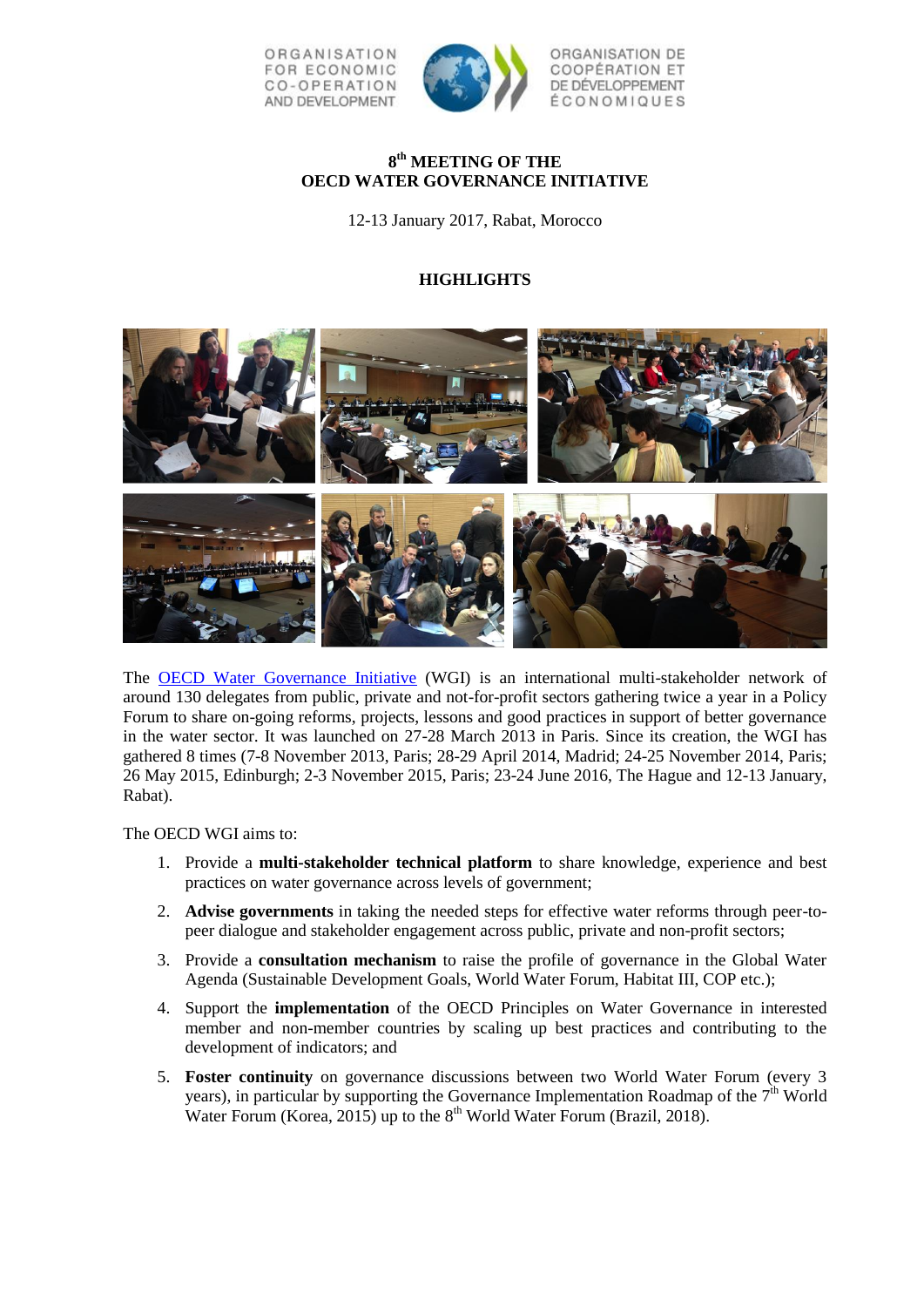# **TABLE OF CONTENTS**

| Sharing key messages on water governance from recent global events 11           |  |
|---------------------------------------------------------------------------------|--|
|                                                                                 |  |
|                                                                                 |  |
|                                                                                 |  |
|                                                                                 |  |
|                                                                                 |  |
|                                                                                 |  |
|                                                                                 |  |
| Multi-stakeholder consultation on the draft water governance indicators  13     |  |
|                                                                                 |  |
|                                                                                 |  |
|                                                                                 |  |
| Presentation of the rationale, process and content of the database 17           |  |
|                                                                                 |  |
|                                                                                 |  |
|                                                                                 |  |
|                                                                                 |  |
|                                                                                 |  |
|                                                                                 |  |
| Sharing knowledge on water governance policy reforms, projects, publications 23 |  |
|                                                                                 |  |
|                                                                                 |  |
|                                                                                 |  |
|                                                                                 |  |
|                                                                                 |  |
|                                                                                 |  |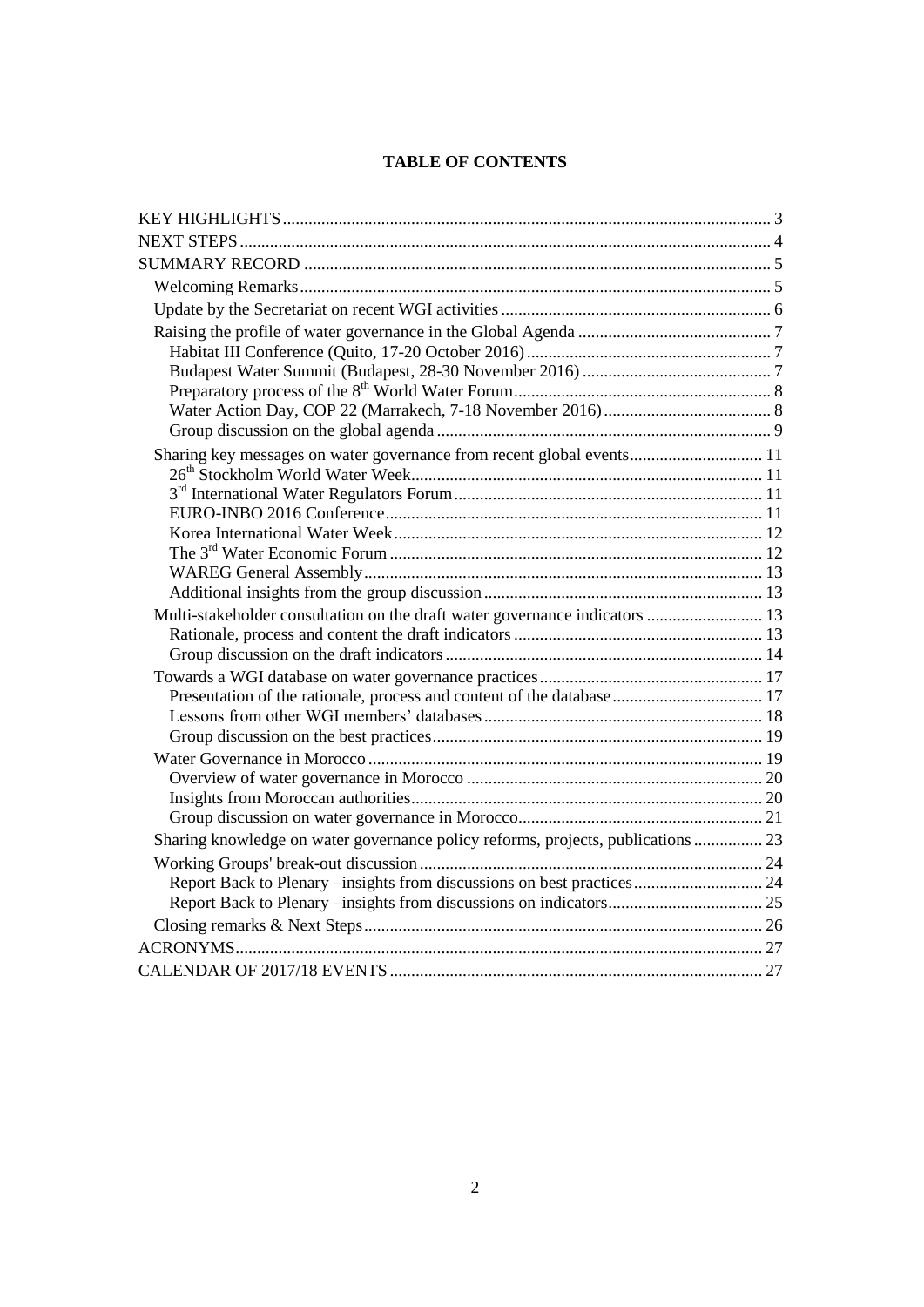## <span id="page-2-0"></span>**KEY HIGHLIGHTS**

1. The  $8<sup>th</sup>$  WGI meeting was held at the headquarters of the Delegated Ministry for Water, Rabat, Morocco and gathered 75 participants (see the [list of participants\)](http://www.oecd.org/gov/regional-policy/WGI-meeting-8-participants.pdfhttp:/www.oecd.org/gov/regional-policy/WGI-meeting-7-participants.pdf). In all, 14 countries were represented as well as major stakeholder groups and organisations within and outside the water sector. The  $8<sup>th</sup>$  meeting of the WGI had the following objectives (see the [agenda\)](http://www.oecd.org/gov/regional-policy/WGI-meeting-7-agenda.pdf):

- Update WGI members (renewal of the Chair, Steering Committee, outreach & consultations)
- Consult WGI members on the draft indicator framework and best practice survey results
- Discuss WGI inputs to Global Agendas, especially Habitat III, COP 22 & World Water Forum
- Share knowledge and experience on water governance, reforms, research and events

## 2. Delegates **WELCOMED**:

- The renewal of Peter Glas as Chair of the WGI for a second three-year term, and the arrival of the Spanish Association of Water Supply and Sanitation (AEAS) in the Steering Committee.
- The launch of the [Global Coalition for Good Water Governance](http://www.oecd.org/gov/regional-policy/Global-Coalition-Good-Water-Governance-Flyer.pdf) on 29 August 2016 to broaden the support base for the [OECD Principles on Water Governance](http://www.oecd.org/gov/regional-policy/oecd-principles-on-water-governance.htm) and offer an opportunity to stakeholders beyond the WGI to be consulted on indicators and good practices.
- The adoption of the [OECD Council Recommendation on Water](https://www.oecd.org/environment/resources/Council-Recommendation-on-water.pdf) on 13 December 2016, which features the Principles on a Water Governance in a dedicated section (VI) on governance, thus raising them to the level of OECD legal instrument.
- The authoring by the Chair of the WGI of a Chapter on *[Cities and regions –](http://www.keepeek.com/Digital-Asset-Management/oecd/urban-rural-and-regional-development/oecd-regional-outlook-2016/cities-and-regions-connected-by-water-in-mutual-dependency_9789264260245-11-en#.WKR2fW8rKUk) Connected by [water in mutual dependency](http://www.keepeek.com/Digital-Asset-Management/oecd/urban-rural-and-regional-development/oecd-regional-outlook-2016/cities-and-regions-connected-by-water-in-mutual-dependency_9789264260245-11-en#.WKR2fW8rKUk)* in the [OECD Regional Outlook 2016](http://www.oecd.org/fr/regional/oecd-regional-outlook-2016-9789264260245-en.htm) to call for better efficiency and connectedness across territorial and hydrographic boundaries, and water-related policies.

#### 3. Delegates **DISCUSSED**:

- The importance of water governance in the **Global Agenda**, as evidenced by the sessions organised at [Habitat III](https://habitat3.org/) (17-20 October 2016, Quito) and references to water in the [New](https://habitat3.org/the-new-urban-agenda/)  [Urban Agenda;](https://habitat3.org/the-new-urban-agenda/) the contribution of governance to realise the SDGs as stated in the [Action Plan](https://sustainabledevelopment.un.org/content/documents/11280HLPW_Action_Plan_DEF_11-1.pdf) of the [High-level Panel on Water](https://sustainabledevelopment.un.org/HLPWater) and the [Key Messages and Policy Recommendations](https://www.budapestwatersummit.hu/budapest-water-summit/budapest-statement/budapest-statement-2016-780/) of the [Budapest Water Summit](https://www.budapestwatersummit.hu/budapest-water-summit/budapest-statement/budapest-statement-2016-780/) (28-30 November 2016); the organisation of a [Water Action Day](https://unfccc.int/files/paris_agreement/application/pdf/gca-water-programme_21102016.pdf) at [COP22;](http://www.cop22-morocco.com/) and the definition of governance as a cross-cutting theme of the Thematic Process for the  $8<sup>th</sup>$  [World Water Forum](http://www.worldwaterforum8.org/) (18-23 March 2018, Brasilia), to be coordinated by the WGI.
- Progress achieved on **water governance indicators** and **best practices**. Members welcomed the [draft indicator framework](http://www.slideshare.net/OECD-GOV/stakeholder-consultation-on-water-governance-indicators-oecd-secretariat) proposed to assess framework conditions; progress over time; and impacts of water governance. Delegates also welcomed the results of activities to scope the expectations for [best practices](http://www.slideshare.net/OECD-GOV/towards-a-database-on-water-governance-practices-oecd-secretariat) through a short survey; take stock of existing databases on best practices; and pilot-test the draft template for collecting practices. Volunteers for pilottesting indicators were identified in Austria, AEAS, GWP, Dutch Water Authorities, BDEW, Cap Verde and Sebou river basin agency (Morocco). Practices to be collected in March-April will be peer-reviewed within WGI focus groups against pre-defined criteria.

4. Delegates **SHARED** the outcomes of **recent water-related events**, in particular the 26<sup>th</sup> World Water Week, (28 August -2 September 2016, Stockholm, Sweden); the 3<sup>rd</sup> International Water Regulators Forum (10 October 2016, Brisbane, Australia); the EURO-INBO 2016 Conference (19-22 October 2016, Lourdes, France); the Korea International Water Week (19-22 October 2016, Daegu,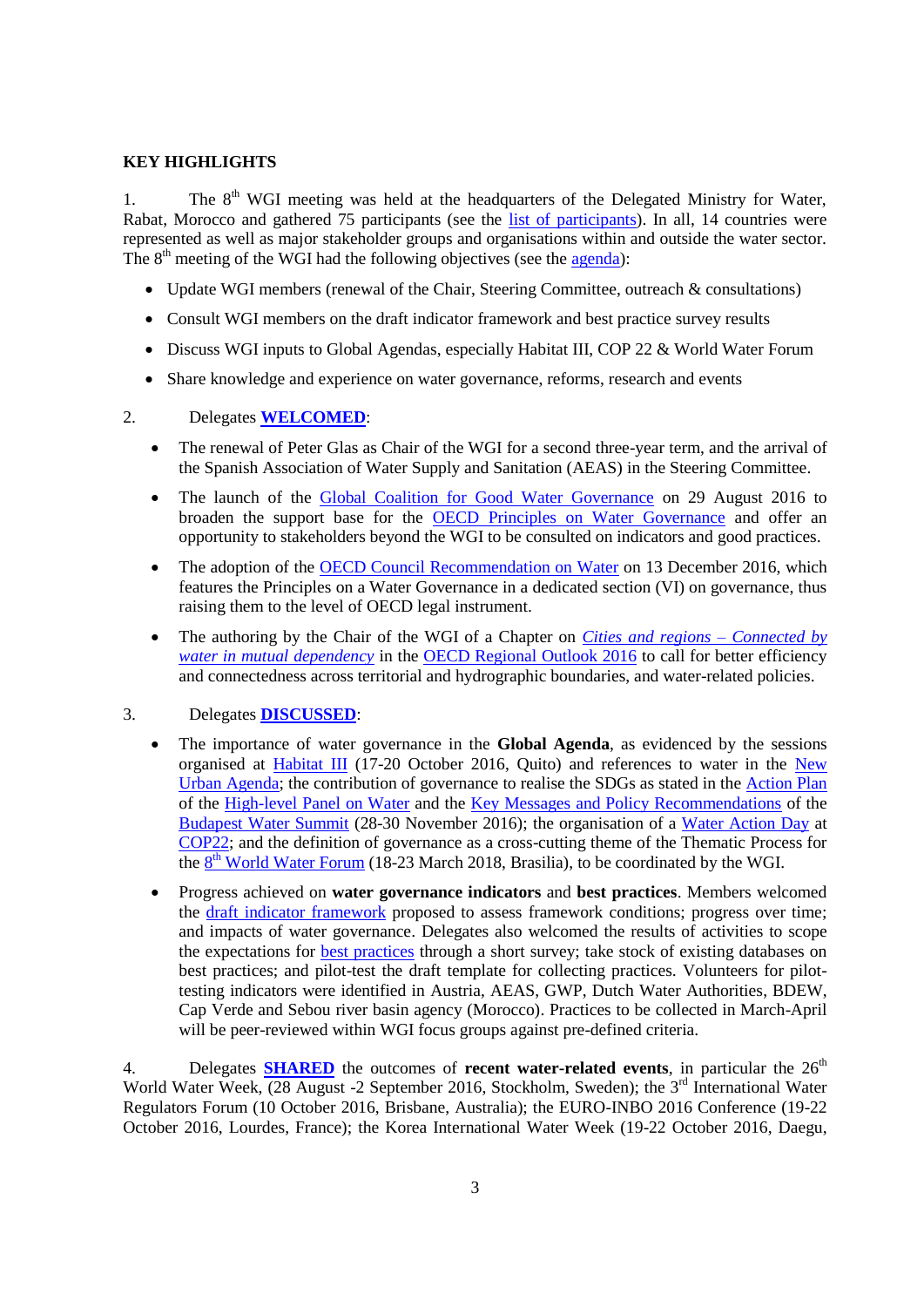Korea); the 3<sup>rd</sup> Water Economics Forum (24 November 2016, Madrid, Spain); and WAREG General Assembly (6 December 2016, Tallinn, Estonia)

5. Delegates **SHARED** knowledge and information from **recent research, reforms, projects** on water governance, in particular on the [CASTWATER project](https://inndeavalencia.com/en/castwater) linking water and tourism; trust and satisfaction in tap water in France with the  $20<sup>th</sup>$  [French water barometer;](http://www.cieau.com/images/presse/CP-baro-2016.pdf) public-private management models in Spain's water services; governance sessions to be organised at the  $16<sup>th</sup> IWRA$  World Water [Congress](http://worldwatercongress.com/) (29 May-2 June 2017, Cancun, Mexico); and WAREG's recent study on affordability in water services.

## <span id="page-3-0"></span>**NEXT STEPS**

- **April 2017**: Call for water governance practices and pilot-testing of indicators.
- **May-June 2017**: Working Groups' Webinars to discuss progress on practices and indicators.
- 3-4 July 2017: 9<sup>th</sup> Meeting of the WGI, OECD Headquarters, Paris
- 20-21 November 2017: 10<sup>th</sup> Meeting of the WGI, Vienna, Austria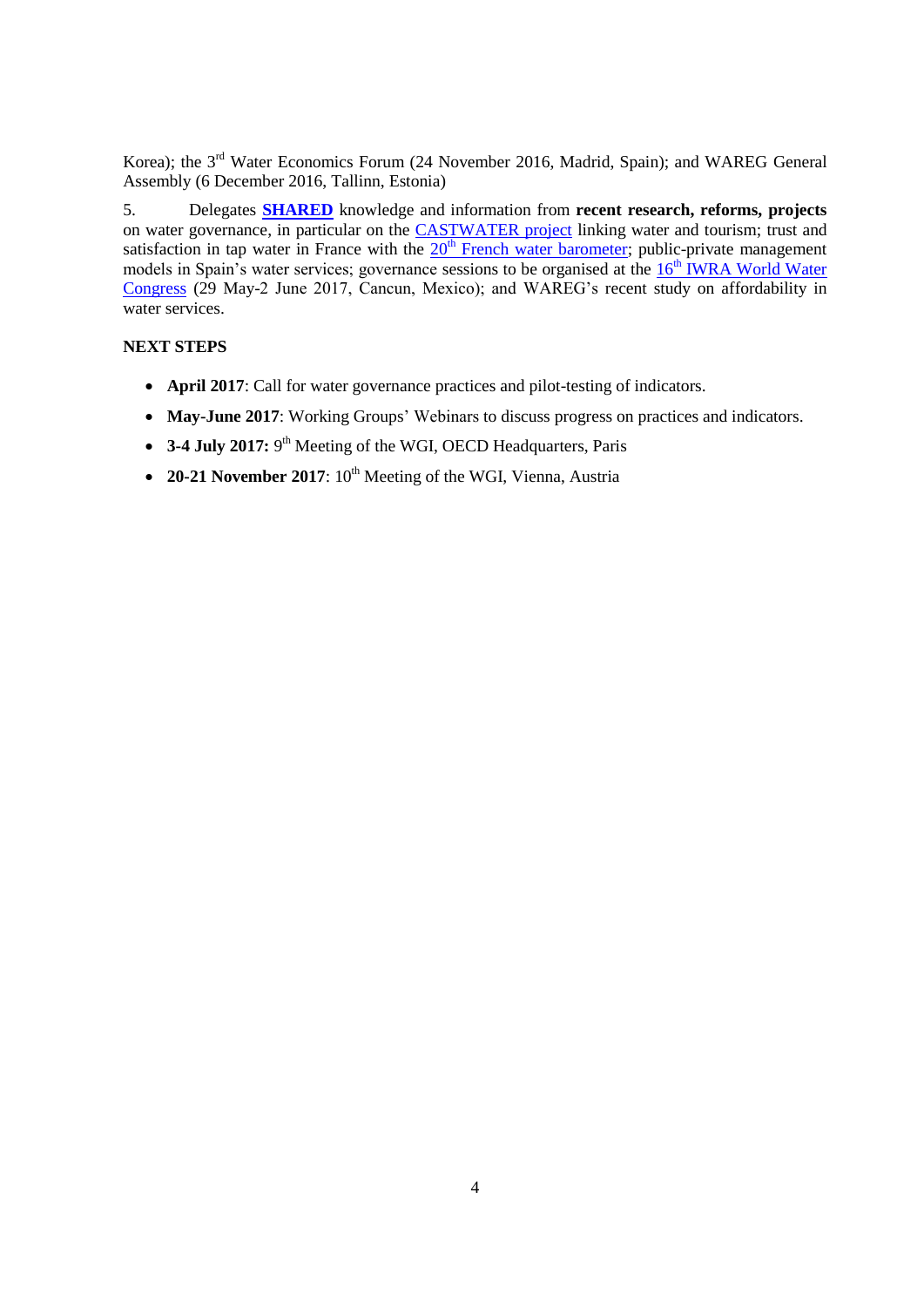### <span id="page-4-0"></span>**SUMMARY RECORD**

#### <span id="page-4-1"></span>*Welcoming Remarks*

6. The meeting kicked-off with a [video-message](https://www.dropbox.com/s/010l7bto1b6au4g/12-13-Janvier%202017%20MD.mp4?dl=0) from Peter Glas, Chair of the WGI who could not participate in the meeting because of the flu. In his absence, the meeting was jointly chaired by Aziza Akhmouch, OECD, Hakan Tropp, SIWI and Jean-François Donzier, INBO. In his video message, the Chair of the WGI greeted the delegates and commended the dedication of the Moroccan authorities in the preparation of the  $8<sup>th</sup>$  WGI meeting. He expressed his satisfaction for the energy deployed and progress achieved by the Working Groups since the  $7<sup>th</sup>$  WGI meeting. He also welcomed the recognition given to *water* in the [COP22](http://www.cop22-morocco.com/) process, much thanks to the support of the Moroccan government, and to *governance* in the realisation of water-related SDGs, with the explicit mention of the [OECD Principles on Water Governance](http://www.oecd.org/gov/regional-policy/oecd-principles-on-water-governance.htm) in th[e Action Plan](https://sustainabledevelopment.un.org/content/documents/11280HLPW_Action_Plan_DEF_11-1.pdf) of the [High-level Panel on Water.](https://sustainabledevelopment.un.org/HLPWater)

7. Abdeslam Ziyad, Water Director of Morocco, officially opened the event expressing the regrets from Ms Charafat Afailal, Delegated Minister for Water, who could not participate due to last minute changes in her agenda. He welcomed the opportunity to host the  $8<sup>th</sup> WGI$  meeting in Morocco, a country that has had its history and development closely intertwined with water. The WGI meeting also provides an opportunity for Moroccan officials and stakeholders to share their experience of managing "too little water" with WGI delegates, and learn from them. Morocco has long adopted a water governance model that anticipates risks of scarcity and manages supply so that water sustains the country's economic, social and environmental objectives. He considered the  $8<sup>th</sup>$  meeting timely because it follows two major events held in Morocco in 2016 and that contributed to raising the profile of water in the Global Agenda: the [International Conference on Water and Climate](http://ciec.water.gov.ma/?lang=en) (Rabat, 11-12 July 2016) and the [Water Action Day](https://unfccc.int/files/paris_agreement/application/pdf/gca-water-programme_21102016.pdf) as part of COP 22 (7-17 November 2016, Marrakech).

8. Joaquim Oliveira Martins, Head of the OECD Regional Development Policy, congratulated Morocco for the energy and resources mobilised to host the WGI meeting, in addition to being an active member of the network. He mentioned that the OECD is working with Morocco on territorial development as part of the [Country Programme,](https://www.oecd.org/countries/morocco/oecd-strengthens-co-operation-with-moroccosigns-morocco-country-programme-agreement.htm) in particular on a policy dialogue on territorial development which addresses issues of metropolitan governance, urban-rural partnerships and managing policies at the right scale. He welcomed the election of the WGI Chair for a  $2<sup>nd</sup>$  three-year term on November, as well as the selection of the [Spanish Association of Water Supply and Sanitation](http://www.aeas.es/servlet/mgc) (AEAS) as new member of the Steering Committee. It was recalled that the Steering Committee vacancy was primarily seen as an opportunity for the most active WGI members to up-scale their contribution in a more visible and strategic way. Based on an open call for applications, which gathered four submissions, the Steering Committee considered AEAS as the best-fit candidate, given its track record on substantive and outreach WGI activities in the past three years, and its potential for mobilising stakeholders and resources. The Secretariat also thanked Germany and the Netherlands for their latest financial contributions to the WGI, which are critical to its sustainability.

9. Finally, Joaquim Oliveira Martins updated delegates on three important developments at OECD related to water governance:

- The launch of the [Global Coalition for Good Water Governance](http://www.oecd.org/gov/regional-policy/Global-Coalition-Good-Water-Governance-Flyer.pdf) on 29 August 2016 by the OECD Secretary General at SWWW. The Global Coalition aims to broaden the support base for the OECD Principles on Water Governance by enlarging the circle to 40+ institutions to be consulted on the draft indicators and mobilised to collect practices.
- The adoption of the [OECD Council Recommendation on Water](https://www.oecd.org/environment/resources/Council-Recommendation-on-water.pdf) on 13 December 2016, which updates and consolidates the OECD acquis on Water. The Recommendation covers the broad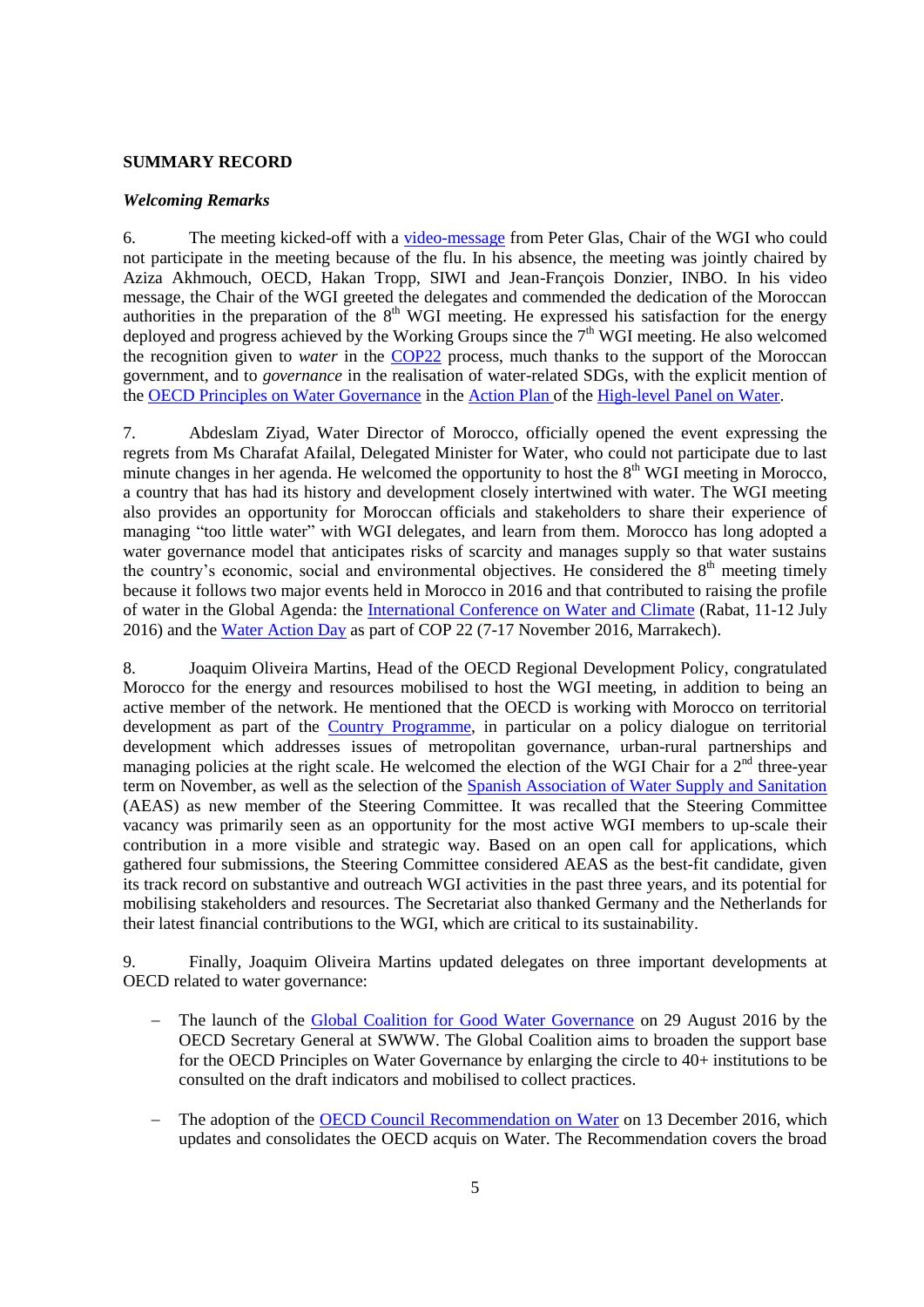range of water issues, with dedicated sections on water quality, quantity, risks and disasters, governance and financing. The OECD Principles on Water Governance are reflected verbatim in the governance section, which therefore raises them to the level of OECD legal instrument of the OECD. A toolkit is underway to support implementation, which will feature the indicators and best practices to be developed by the WGI.

• The launch of the [OECD Regional Outlook 2016,](http://www.oecd.org/fr/regional/oecd-regional-outlook-2016-9789264260245-en.htm) which reckons the role of water for inclusive growth in regions and cities. The third edition of the Regional Outlook continues to emphasise the untapped growth, productivity and well-being potential in cities and regions and includes a dedicated chapter drafted by the Chair of the WGI. It calls for better efficiency and inclusiveness when connecting between territorial scales and water boundaries, and across water-related policies.

## <span id="page-5-0"></span>*Update by the Secretariat on recent WGI activities*

10. Aziza Akhmouch, Head of the OECD Water Governance Programme, updated members on the dissemination of the **Principles**, which are being increasingly referred to in the water literature, projects and advocacy activities. A dedicated article ["The 12 OECD principles on water governance –](http://www.sciencedirect.com/science/article/pii/S0957178715300886) [When science meets policy"](http://www.sciencedirect.com/science/article/pii/S0957178715300886) was co-authored with Francisco Nunes Correia and published in the journal *Utilities Policy*. The Principles are also referenced in international processes such as the Action Plan of the High-level Panel on Water, published on 21 September 2016, which encourages the endorsement of the Principles as a priority action to improve water governance and support the realisation of the 2030 Agenda. Furthermore, 43 new organisations have endorsed the Principles following the call to join the Global Coalition for Good Water Governance, which brings the total number of [signatories](http://www.oecd.org/gov/regional-policy/Global-Coalition-Good-Water-Governance-Flyer.pdf) to 182.

11. The draft paper on "**Flood Risk Governance: A Shared Responsibility**" peer-reviewed at the  $7<sup>th</sup>$  WGI meeting was revised and a call for case studies was extended on 10 October 2016 to collect practical experiences on flood risk governance. In all, 27 cases were collected from Africa, Europe, Asia-Pacific and Latin America, which are being analysed to sketch out hypotheses, best practices and lessons learned. A revised draft including the analysis from case studies will be shared with WGI members for comments in April 2017, and launched at the  $9<sup>th</sup>$  WGI meeting, 3-4 July 2017.

12. Delegates were informed that the **OECD and Brazil** are engaged in a  $2<sup>nd</sup>$  Policy Dialogue on setting and governing economic instruments to manage water resources, looking in particular at abstraction and pollution charges. The draft report will be peer-reviewed at the  $9<sup>th</sup>$  WGI meeting. The OECD is also conducting a Policy Dialogue with Chile on the governance of infrastructure to support Chile's 30/30 Agenda and includes a zoom on transport and water-related infrastructure. The draft report will be shared with WGI members by March 2017.

13. The OECD and IWRA are currently preparing a **special issue** of [Water International](http://www.iwra.org/index.php?page=155) on "Governance". The objective is three-fold: i) foster the science-policy interface in practice, with WGI multi-stakeholder authoring of articles to combine the views of practitioners, academics and policymakers; ii) provide a tangible output from the closer cooperation between IWRA and the WGI on the road to the  $16<sup>th</sup> IWRA$  World Water Congress (June 2017, Cancun); and iii) provide a scientific evidence-base to the Principles**.** In addition to the OECD Secretariat, the Editorial Committee includes Andrew Ross (Australian National University), Sarah Hendry (University of Dundee), Sharon Megdal (University of Arizona), Francisco Nunes-Correia (University of Lisbon) as well as James Nickum, Editor-in-Chief of *Water International*. They contributed to developing the storyline of the special issue, which supported the call for abstracts extended to WGI members on 10 October. A total of 7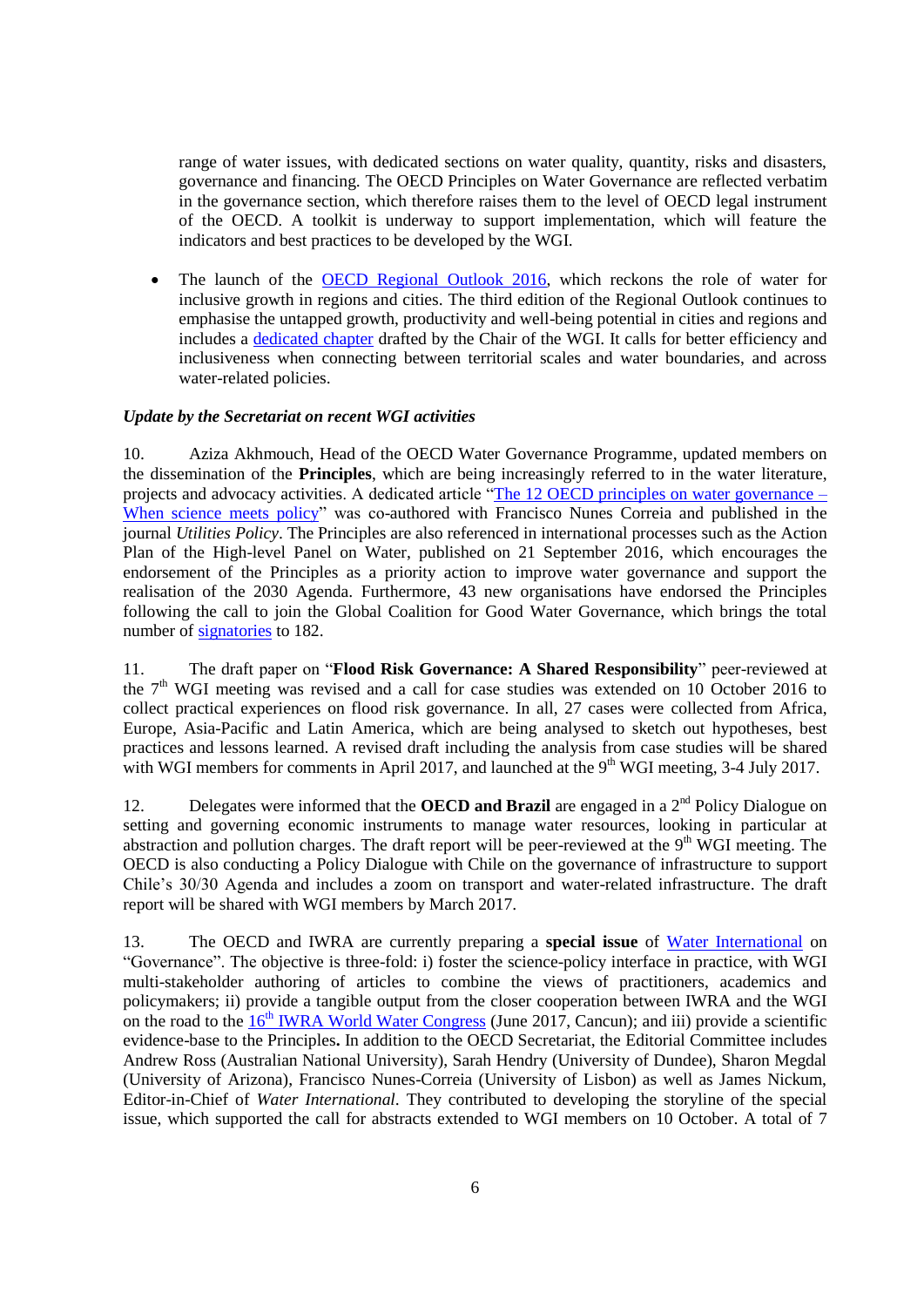abstracts were ultimately selected. The drafts are expected in February for a peer-review mid-March, and a possible launch in June.

14. A **Taskforce on IWRM** was set up by WWC, GWP and IUCN following the adoption of the SDGs, which comprises several members of the WGI including OECD, ASTEE and IWRA. The objective is to operationalise IWRM in the 2030 Agenda as a key strategy for delivering across all targets of Goal 6, as well other water-related SDGs. The Taskforce should deliver political messages and contribute to an aggiornamento of the IWRM concept. These messages will be shared with the WGI members for comments, and further disseminated through key platforms such as the IWRA World Water Congress, the **SDG** 14 [Oceans] [review meeting](https://sustainabledevelopment.un.org/topics/oceans/SDG14Conference) (5-3 June 2017, New York) and the  $8<sup>th</sup>$ [World Water Forum.](http://www.worldwaterforum8.org/)

#### <span id="page-6-0"></span>*Raising the profile of water governance in the Global Agenda*

## <span id="page-6-1"></span>*Habitat III Conference (Quito, 17-20 October 2016)*

15. The OECD was very [active](http://www.oecd.org/gov/putting-national-urban-policies-at-the-heart-of-the-new-urban-agenda.htm) at [Habitat III](https://habitat3.org/) and participated in more than 40 events. Notably, the OECD promoted its approach on [National Urban Policies](http://www.oecd.org/gov/national-urban-policies.htm) (NUP) that encourages an integrated view of urbanisation and cities, and provides a framework for aligning policies across levels of government. The NUP approach was used to conduct several [country reviews](http://www.oecd.org/regional/regional-policy/urbanmetroreviews.htm#NationalLevelUrbanPolicyReviews) in Chile, Korea, Mexico and China. OECD's work on the [Governance of Land Use](http://www.oecd.org/gov/regional-policy/governance-of-land-use-policy-highlights.pdf) was also disseminated in Quito, as it investigates how land use is regulated across the 35 OECD countries and reveals numerous inconsistencies in the alignment of policies (e.g. between land use and tax policies or transport). Such policy misalignment hinders not only the potential of cities to act as economic developers, but also to achieve broader objectives such as environmental sustainability and well-being. Strikingly, the central topic of Habitat III was to connect urban policies with related ones, including water. Sessions addressed urban governance issues, looking at i) metropolitan arrangements to overcome fragmentation, which negatively affects productivity and equity; ii) investment needs in cities to renew water infrastructure; iii) and the management of urban flood risks. The [New Urban Agenda](https://habitat3.org/the-new-urban-agenda/)**,** which is the outcome document of Habitat III, depicts urbanisation as an opportunity. Cities are in a position to create greater efficiencies, including in public services, and be innovation hubs. The document refers multiple times to water and the OECD NUP approach, and also calls for more data, statistical analysis and capacities to support urban growth. The focus is now on implementing that Agenda, a process to which the OECD will contribute with the organisation of the  $2<sup>nd</sup>$  International Conference on National [Urban Policies](http://unhabitat.org.ir/wp-content/uploads/2016/11/Save-the-date-NUP-in-Paris.pdf) in May 2017. Water should be a connector of policies throughout the Conference, including exploring links between SDG 6 [Water] and SDG 11 [Sustainable cities].

#### <span id="page-6-2"></span>*Budapest Water Summit (Budapest, 28-30 November 2016)*

16. H.E. Mr Miklós Tromler, Ambassador of Hungary to Morocco, shared the key highlights from the [Budapest Water Summit,](https://www.budapestwatersummit.hu/budapest-water-summit/budapest-statement/budapest-statement-2016-780/) which welcomed participants from 117 countries and involved the OECD/WGI in the Programme and Drafting Committee. Prestigious guests included four current and two former head of states; 30+ ministers, deputy-ministers, and state secretaries; the President of the UN General Assembly, Heads of UN Agencies, and important players of the scientific and business communities.

17. The UN estimates that yearly droughts and desertification cause the loss of 2 million hectares (i.e. 23 hectares per minute), while the world population could reach 8,500 million in 2030. These figures indicate that smaller production areas will have to supply more and more people with food. What is more, in 2015, 20+ million people had to flee their homes due to water-related disasters, and water-related hazards account for 90% of all natural disasters. Addressing these challenges and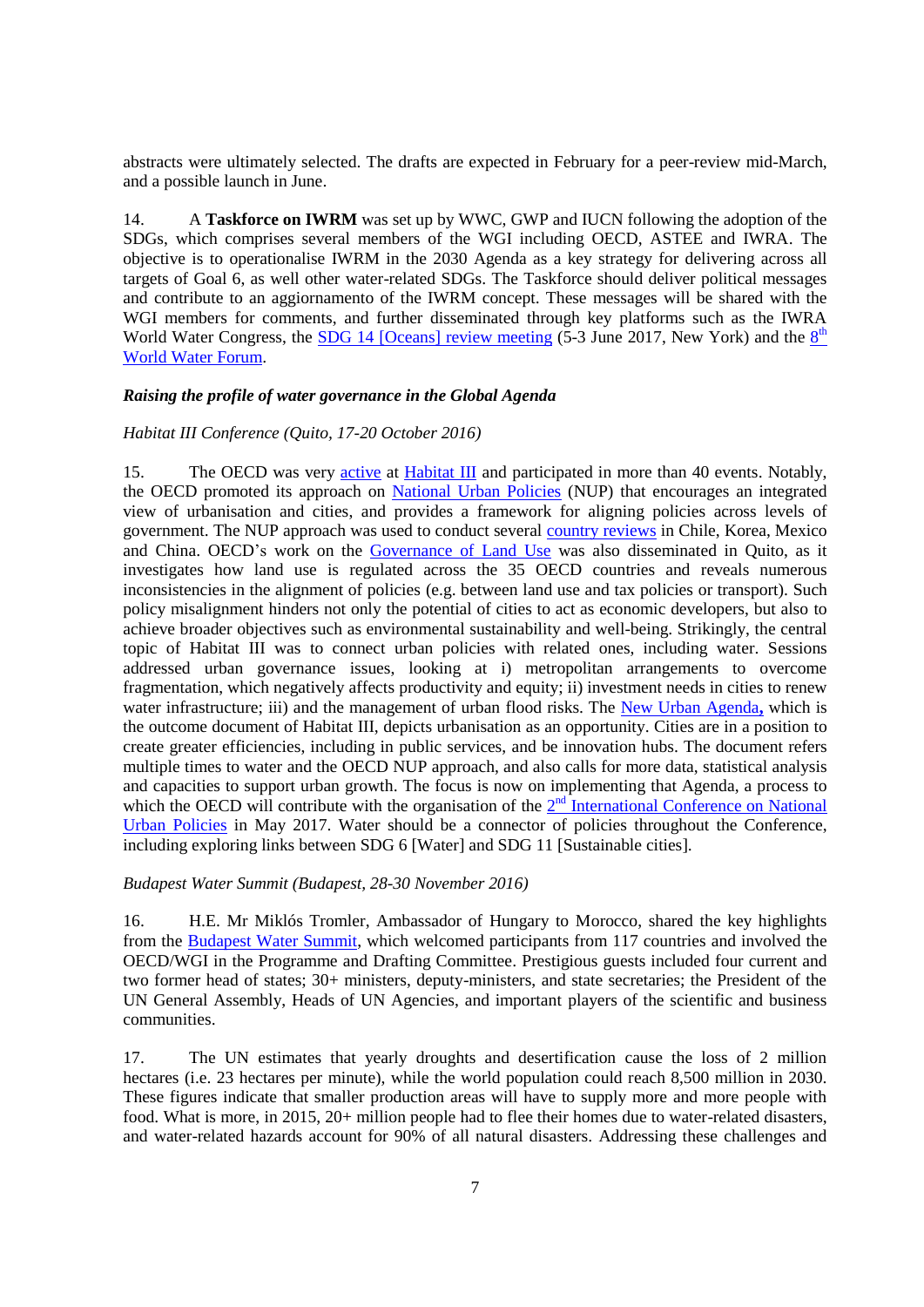managing water resources in a sustainable way were the underlying objectives of the 2016 Budapest Water Summit, held under the patronage of His Excellency János Áder, president of Hungary. A key feature of the Summit was the participation of 9 of the most important multilateral financial banks, including the World Bank Group and the Green Fund, which committed to double the amount of spending on water-related investments during the next 5 years.

18. The Summit concluded with [Key Messages and Policy Recommendations](https://www.budapestwatersummit.hu/budapest-water-summit/budapest-statement/budapest-statement-2016-780/) to guide the next 15 years of public actions on water security. These messages cover issues of transboundary cooperation, policy coherence, and water governance at large. The Recommendations stipulate that water is an opportunity for development, education, and women and youth involvement. They also notably address the need for a new global water architecture to support the implementation of the SDGs. Hungary believes that the Summit and its outcome document laid down water policy directions and goals through which water resources can be preserved in the long-term for the next generations, and that refute the general thinking that future wars will be fought for water.

# <span id="page-7-0"></span>*Preparatory process of the 8th World Water Forum*

19. Danielle Gaillard-Picher, WWC and Aline Machado da Matta, ANA updated delegates on the latest landmarks of the preparatory process leading to the  $8<sup>th</sup>$  World Water Forum to be held for the first time in the southern hemisphere (18-23 March 2018, Brasilia). The [Thematic Process](http://www.worldwatercouncil.org/fileadmin/world_water_council/documents/world_water_forum_8/Thematic%20Framework%208th%20World%20Water%20Forum.pdf) includes six core themes (i.e. climate, people, development, urban, ecosystems and finance) and three cross-cutting themes, which are governance, sharing and capacity. Within each theme, 3 or 4 topics will address more specific issues. Following a call for expression of interest, the WGI was named Coordinator of the Governance theme, together with INBO, WfWP, CONAGUA and ANA. This will help support the continuity with the previous  $6<sup>th</sup>$  and  $7<sup>th</sup>$  World Water Forum and the implementation of WGI's Implementation Roadmap from Korea (2015). Topic coordinators will be selected by the Theme coordinators in March 2017 following a similar process. A meeting of Theme coordinators is scheduled on 2-3 February in Brasilia to discuss content and synergies with other Forum processes (Regional, Sustainability, Citizen and Political). It is expected that the Political process will follow a similar format as for previous Fora, with Ministerial, Local and Parliamentarian processes to be prepared through PrepCom meetings. The High-Level Panel on Water is also expected to share some results of its work in Brasilia. A worldwide online consultation campaign will be organised to collect inputs on the Forum's themes. A  $2<sup>nd</sup>$  Stakeholder Consultation Meeting will take place in Brasilia on 26-27 April 2017.

## <span id="page-7-1"></span>*Water Action Day, COP 22 (Marrakech, 7-18 November 2016)*

20. Safaa Bahije, in charge of international cooperation at the Delegated Ministry for Water of Morocco reported on the outcomes of COP22. She recalled that 2015 was the year of international commitments on climate and sustainable development, while 2016 marked a turning point toward the implementation of these commitments. In this context, Morocco considered water as a connector and raised its profile in the [COP22.](http://www.cop22-morocco.com/) A preparatory conference was organised on 12-13 July in Rabat on [Water and Climate,](http://ciec.water.gov.ma/?lang=en) which gathered 700+ participants and included a Ministerial roundtable on Water [for Africa.](http://www.riob.org/IMG/pdf/The_Rabat_Call_-_Water_for_Africa.pdf) The Conference resulted in a [Blue Book](http://www.pseau.org/outils/ouvrages/ma_ministere_delegue_charge_de_l_eau_water_and_climate_blue_book_2016.pdf) with recommendations that were presented at COP22. A Water Action Day was held in Marrakech on 9 November, jointly organised by Morocco, INBO and WWC. It was an opportunity to showcase the progress made by major initiatives launched at COP21 such as the *Paris Pact on river basins*, the *Business Alliance* and *Climate is Water initiative*, and to launch new ones, including the [Parliamentarian Initiative on Water.](http://www.unece.org/fileadmin/DAM/env/water/meetings/Water_Convention/2016/10Oct_From_Practitioner_to_Practitioner/International_Network_of_Parliamentarian_for_Water.pdf) In addition, a [Water](https://unfccc.int/files/paris_agreement/application/pdf/gca-water-programme_21102016.pdf)  [Dialogue,](https://unfccc.int/files/paris_agreement/application/pdf/gca-water-programme_21102016.pdf) co-moderated by the OECD and AGWA was organised on the topics of sustainable development, socio-economic development, financial mechanisms, and knowledge, cooperation and capacity building. A [High Level Panel](http://climateaction.unfccc.int/event-calendar/events/cop22-gca-hle/) was also organised on 17 November on accelerating climate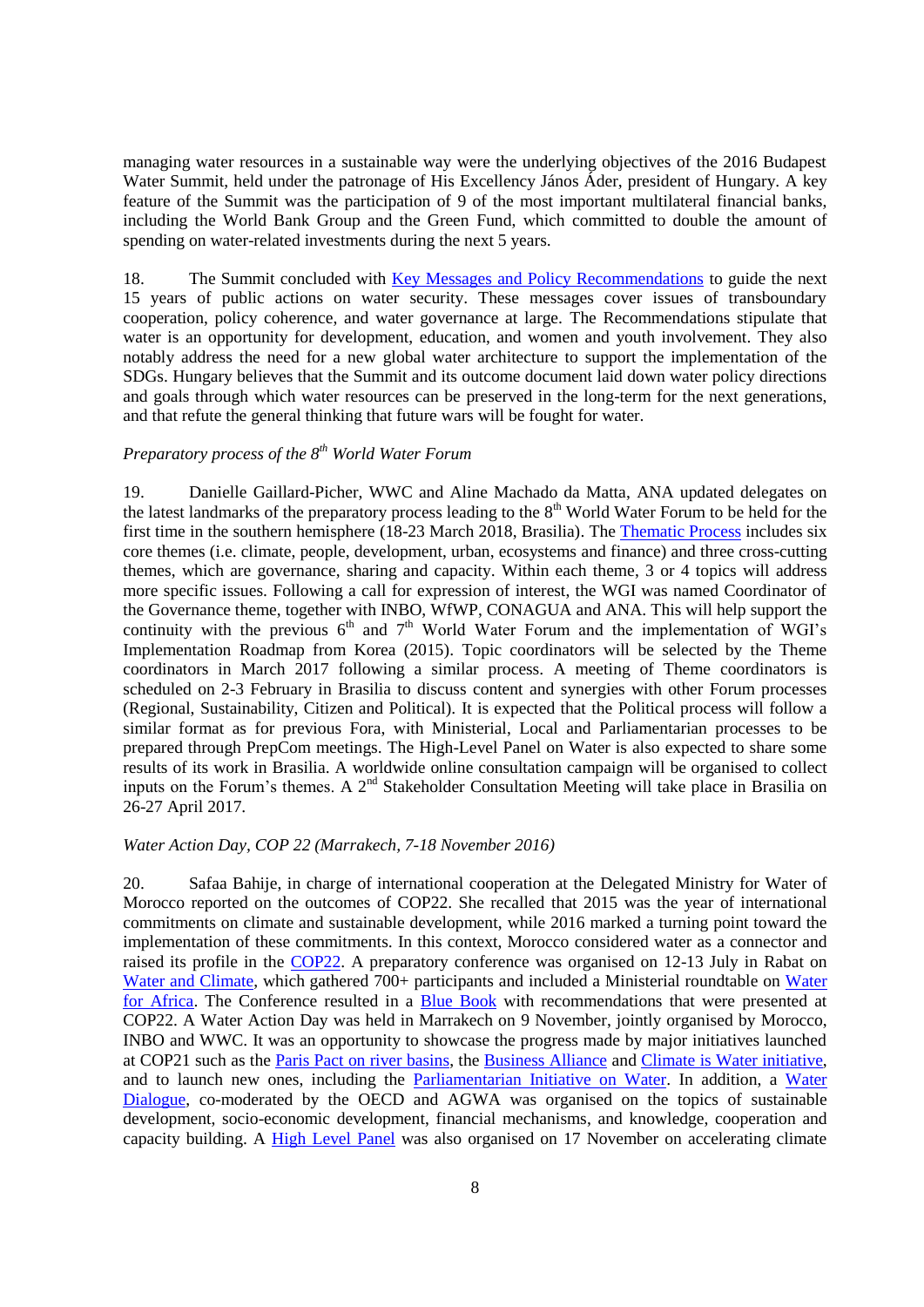action and made references to the outcomes of the Water Action Day. [COP22 conclusions](http://unfccc.int/files/meetings/marrakech_nov_2016/application/pdf/marrakech_action_proclamation.pdf) lay down short-term actions that should be taken in 2017 for confirming the Water Action Day in the global climate agenda; supporting countries to include water programs in their NDCs; creating a Water-Energy Hub to assist developing countries; and launching two pilot projects related to i) National Water Information Systems and ii) multi-parties dialogues in pilot river basins. Mid-term actions to 2020 were also listed, including setting up a monitoring mechanism to evaluate progress on water and climate change commitments; and defining and implementing a priority action plan to improve access to water and sanitation services in Africa.

#### <span id="page-8-0"></span>*Group discussion on the global agenda*

21. Delegates were invited to react to the presentations on the Global Agenda and share their own contributions, as appropriate.

- 22. On Habitat III and the potential of **urbanisation** for smart water management:
	- FP2E concurred that urbanisation is an opportunity for water management. In France for instance, the rise of digital tools in urban water management has created greater "permeability" with other sectors, such as weather forecasting to better plan for water-related disasters, or urban planning to manage urban runoffs. Smart water meters bring water managers and insurers closer, and create opportunities for new sources of finance. ICTs are also creating new avenues that increasingly open water governance and foster better interconnectedness between local public services.
	- The Institute for Water and Sanitation of Morocco organised a workshop with the Rabat School of Governance to discuss whether urbanisation was an opportunity or a threat. It was argued that water policies should support urban growth while mitigating the impacts on the resource. In Morocco, water policies and programmes have mostly focused on supporting access to water and sanitation in rural areas to ensure equity between urban and rural dwellers. It was suggested to organise a webinar within the WGI activities to discuss these issues in depth and question whether urbanisation is a fatality or opportunity for water governance building on the lessons learned from international experience.
	- WIN presented the [Urban Waters Hub,](http://gwopa.org/en/gwopa-news/waters-hub-launch) a new initiative deriving from Habitat III co-ordinated by GWP together with other organisations, which will provide guidance to reap the benefits of urbanisation for water management in the next 25 years.
	- SIWI sees a clear role for the WGI to raise the profile of water governance to support the New Urban Agenda, looking for instance into rural-urban linkages and integrated urban development planning. Moving forward, the WGI should work closely with the OECD urban team to explore how to overcome silo approaches.
	- Joaquim Oliveira Martins pointed out that urbanisation happens in different ways across countries (e.g. some have megacities, some do not, etc.). However, a common trend observed is that 30 to 40% of dwellers and economic activities are concentrated in large cities, while  $2/3<sup>rd</sup>$  is distributed in medium and smaller cities. Urbanisation is therefore a distributive process that should be balanced across different sizes of cities and reap the full potential of all of them, including intermediate and small cities. This is why the OECD gives great importance to rural development as well given that lagging regions can largely contribute to national growth. In addition, OECD work on decentralisation insists that in order to achieve effective coordination across levels of governments, some responsibilities should be allocated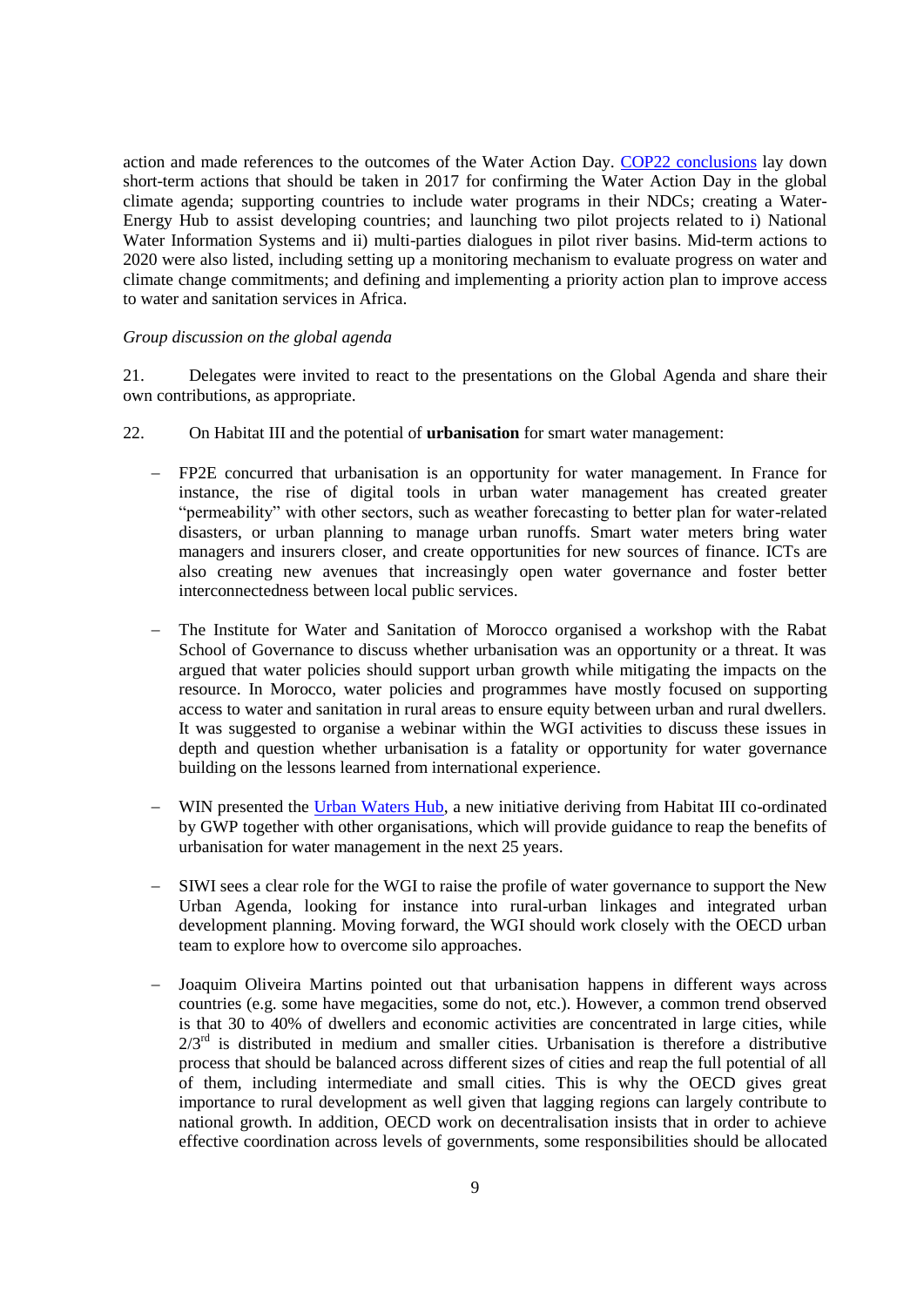at lower levels, as part of a dialogue and partnership with the central level. For instance, wellbeing is essentially a local issue when it comes to fostering integration across economic growth, environment and other dimensions. The leadership of local policy makers is essential to make policy coherence happen. Different tools exist in different countries to facilitate coordination, such as the establishment of dedicated ministries or Centres of government, or setting-up metropolitan bodies for spatial planning or transport as a platform for integrated policy.

## 23. On COP22 and the role of water in **climate change adaptation**:

- Germany congratulated Morocco for the Water Action Day at COP22 that helped put water at the centre of climate change discussions. Greater coherence is needed between the two policy fields to foster interactions and joint strategies, and leverage climate funding for water. The conclusions of COP22 propose concrete actions to be taken and the WGI should explore how to contribute to their realisation.
- AgroParisTech mentioned that a [Water-Youth-Climate initiative](http://www.gwp.org/en/gwp-in-action/youth-portal/) launched in 2015 met at COP22 to discuss an action agenda and potentially create a global platform to support youth projects linking water and climate. The initiative is supported by GWP, the French Water Partnership, AgroParisTech and the Water Youth Network.
- Morocco organised a pre-COP meeting with elected local and regional authorities that formulated a call for local action on climate. A conference of regional and local leaders was also organised at COP22 and concluded with the [Marrakech Action Proclamation](https://unfccc.int/files/meetings/marrakech_nov_2016/application/pdf/marrakech_action_proclamation.pdf) that should be linked to other commitments in Morocco on water efficiency and wastewater reuse.
- The Netherlands underlined that finance is critical to realise the water-related objectives set in the SDGs and the New Urban Agenda. As such, the [High-level Panel on Water](https://sustainabledevelopment.un.org/HLPWater) includes a focus on "valuing water" aimed at building a global consensus and common language to guide better approaches to valuing water across three critical dimensions – social and cultural, environmental and economic. With a view to contributing to this endeavour, a [Roundtable on](https://issuu.com/oecd.publishing/docs/roundtable_on_water_finance_-_flyer)  Water [Finance](https://issuu.com/oecd.publishing/docs/roundtable_on_water_finance_-_flyer) is being set by the OECD, WWC and the Dutch government to link water professionals with investors and financiers. A first meeting will be organised on 12-13 April 2017 at OECD Headquarters, Paris.

24. The Water Youth Network thanked Hungary for the invitation to be co-organiser of the [Youth Forum](https://www.budapestwatersummit.hu/budapest-water-summit/youth-forum/) at the Budapest Summit, which was well-attended and resulted in a [Youth Statement.](http://www.wateryouthnetwork.org/wp-content/uploads/2017/02/BWS_YouthStatement2016_final2.pdf) It highlights the youth as an agent of change in collaboration, capacity building, inclusion and communication on water-related policy making. Youth representatives also participated in drafting the Summit's outcome statement.

## 25. On **other WGI contributions** supporting the Global Agenda:

- The Union for the Mediterranean (UfM) informed delegates that it is in the process of revitalising its [Water Experts Working Group](http://ufmsecretariat.org/water-environment/) and developing a Ministerial Declaration on water. The draft Declaration has been circulated to 220 institutions for comments. The 43 UfM member countries will gather at a [Ministerial Meeting](http://ufmsecretariat.org/fr/euro-mediterranean-ministerial-conference-on-research-and-innovation/) on 27 April 2017 in Malta to plan the ways forward for UfM work on water, focusing on two deliverables: i) a renewed Water Agenda to support policy guidance in the region following international commitments (SDGs, Paris Agreement, Marrakech Partnership, etc.) and thinking to WGI and other platforms; and ii) a 2-year programme of work (2017-19) supported by a financing strategy.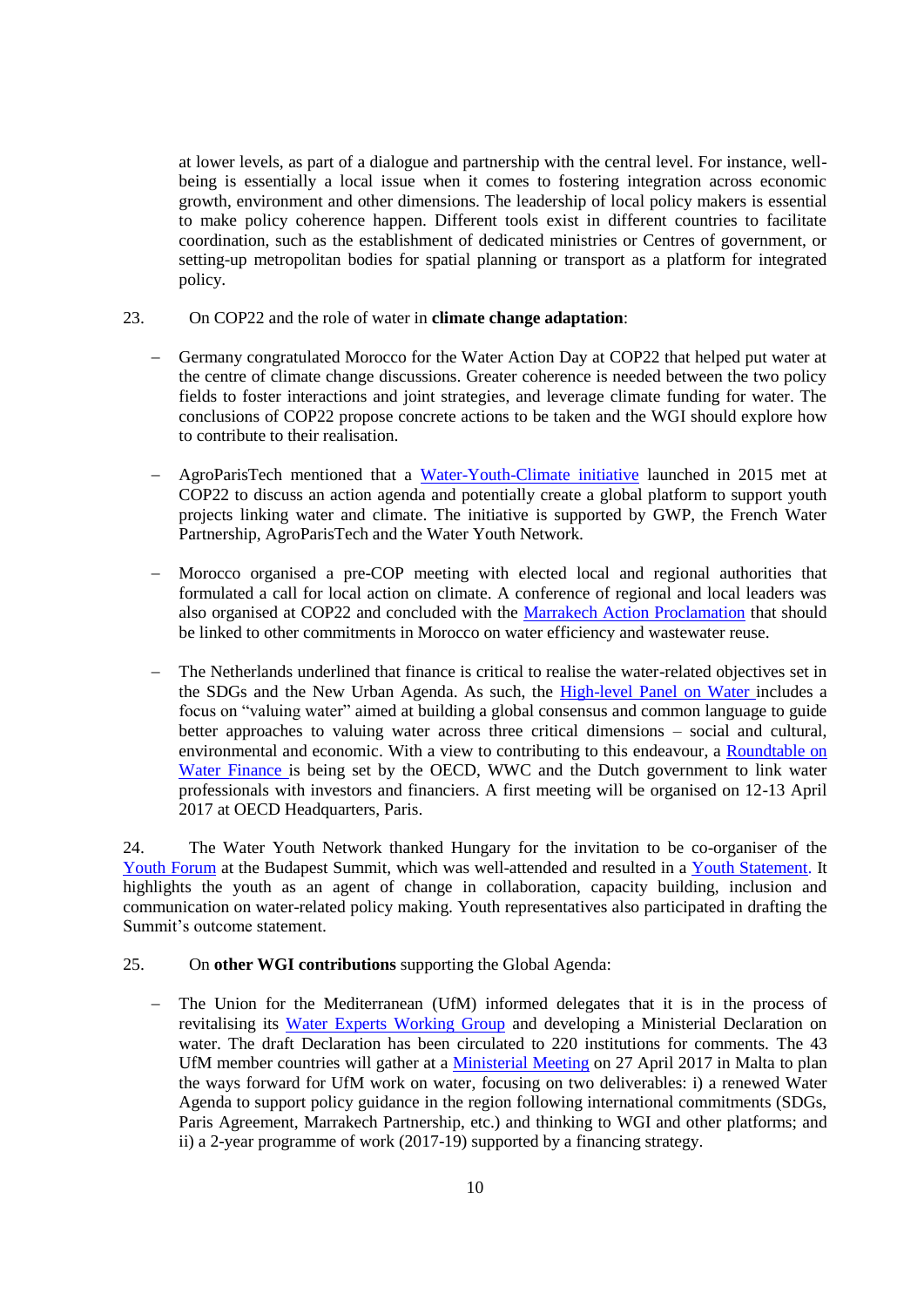The Butterfly Effect recently joined a new network of NGOs and academics based in Europe, which has already met three times to work on two main outputs. First, the network has focused on contributing to the consultation of the European Commission on the [European Consensus](http://ec.europa.eu/europeaid/policies/european-development-policy/european-consensus-development_en)  [on Development Cooperation](http://ec.europa.eu/europeaid/policies/european-development-policy/european-consensus-development_en) to ensure that water issues are well reflected, which has been achieved in the latest draft. Further consultations are scheduled over January-March 2017, with opportunities for WGI delegates to raise the profile of water governance. A second objective of the network is to take part in discussion on the global architecture to support water-related SDGs. The newly adopted [UN resolution](https://www.un.org/press/en/2016/gaef3467.doc.htm) on 30 November 2016 states that 2018-2028 will be a new UN Decade on Water & Sustainable Development; and that the new architecture on water will be subject to a wide stakeholder consultation.

#### <span id="page-10-0"></span>*Sharing key messages on water governance from recent global events*

### <span id="page-10-1"></span>*26th Stockholm World Water Week*

26. SIWI reported that the [2016 World Water Week](http://www.worldwaterweek.org/) was organised under the theme "Water for Sustainable Growth", with the OECD as key collaborating partners. The event gathered 3000+ participants from 120+ countries and featured Governance as one of the eight overarching seminars, along with other critical themes such as water and adaptation to climate change in the run-up to COP22. There was also room to discuss financing issues in the presence of non-water financial actors, particularly the financing value-chain, designing financing strategies for water projects and how governance can increase efficiency, equity and sustainability of water investments. Key messages from the event were summarised in the [Overarching Conclusions.](http://www.siwi.org/wp-content/uploads/2016/10/2016-Overarching-conclusions-web-2.pdf) In 2017, the World Water Week will focus on wastewater and water quality, with a dedicated seminar on governance as well.

# <span id="page-10-2"></span>*3 rd International Water Regulators Forum*

27. IWA introduced the 3<sup>rd</sup> [International Water Regulators Forum](http://www.iwa-network.org/event/world-water-congress-exhibition-2016/international-water-regulators-forum/) that was organised as part of the [IWA World Water Congress & Exhibition.](http://www.iwa-network.org/event/world-water-congress-exhibition-2016/international-water-regulators-forum/) Over 80 regulatory authorities from around the world gathered to address how to improve resiliency in water systems through 3 themes: infrastructure, affordability, and governance. The latter explored how regulators can use the OECD Principles on Water Governance to support these efforts. In particular, the Association of Southern-Eastern African Regulators, the Alberta multi-sectoral regulator, Japan and the Czech Republic regulatory authorities all shared their experience on improving governance for sustainable urban environment and to design shared strategies across sectors for sustainable water supply for future generations. Discussions highlighted the central role of regulators in connecting different stakeholders and sectors, and challenges related to limited infrastructure investments, the lack of enforcement of water quality standards and gaps in water access in remote areas. The Forum concluded that resilient water services and sustainable business models should not be considered as an alternative or counterpart for affordable services, and that regulators have an important role to balance both considerations. These conclusions will be reflected in a Working Paper to be shared with WGI delegates. The  $4<sup>th</sup>$  Forum will be organised during the IWA [Water & Development Congress & Exhibition](file://///main.oecd.org/sdataGOV/Applic/TERRITORIAL/Water%20Governance/WGI/PLENARY%20MEETINGS/8th%20Meeting_12-13%20January%202017/HIGHLIGHT/e) on 13-16 November 2017 in Buenos Aires.

#### <span id="page-10-3"></span>*EURO-INBO 2016 Conference*

28. Since the adoption of the EU Water Framework Directive, basin organisations from EU and neighbouring countries have been meeting every year to exchange and learn from their peers to achieve the objectives of EU water-related regulation and policies. In 2016, the [EURO-INBO](http://www.inbo-news.org/inbo/papers-and-photos-of-past-events/article/europe-inbo-2016)  [Conference](http://www.inbo-news.org/inbo/papers-and-photos-of-past-events/article/europe-inbo-2016) focused on 4 themes: i) the upcoming revision of the WFD in 2019 and its consequences; ii) water management in European cross-border basins; iii) the implementation of the new Flood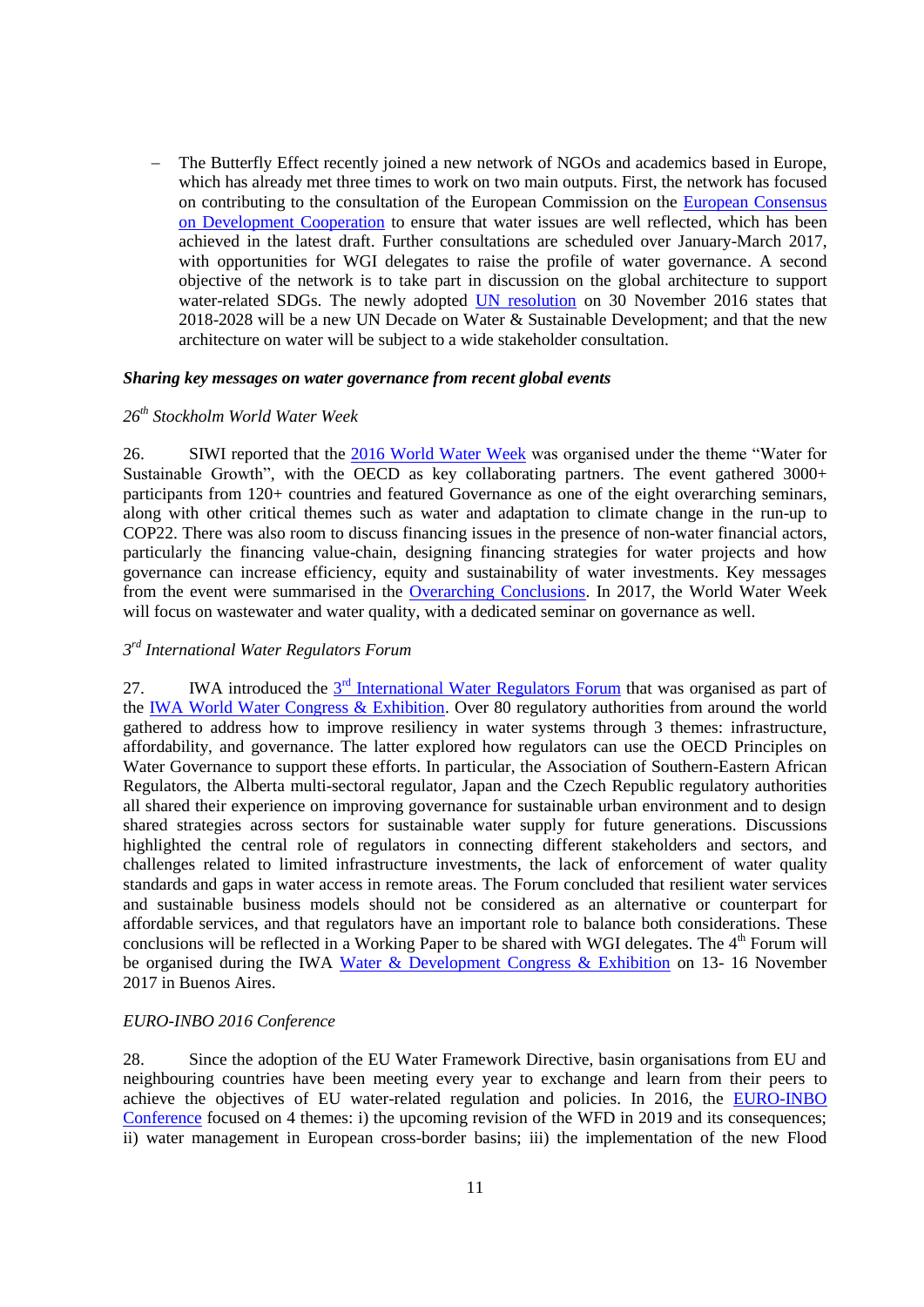Directive; and iv) drought anticipation and mitigation. Participants concurred that the two main obstacles preventing countries from reaching the WFD objective of good ecological status of water bodies is the hydro-morphological alteration of rivers and diffuse pollution. In addition, there has been little monitoring of the economic and financial aspects of implementing the WFD, and of the distribution of costs across users. It was agreed that the possible 2019 revision of the WFD will be an opportunity to harmonise EU policies that affect water management (e.g. on renewable energies, agriculture, etc.).

29. The EURO-INBO is also a platform to peer-review river basin management plans and learn from the experience of other river basins organisations. In addition, the WFD approach to basin governance continues to be exported outside the EU, including in Caucasus, Central Asia and the Mediterranean. INBO and OIEau supported these efforts by taking part in twinning projects to advance institutions practices, such as with the Sebou river basin agency in Morocco. The event also discussed priority actions to support the [Paris Pact](http://www.riob.org/IMG/pdf/Pacte_Paris_Eng_version_Non_COP_v17.pdf) (that now has 357 signatories) in terms of: i) capacity development and knowledge on monitoring networks (e.g. meteorology, hydrology, quality, etc.); ii) basin management planning to include impact and vulnerability assessment and water-related ecosystems services; iii) governance (i.e. institutional capacities, policy coherence, etc.); and iv)adequate financing. INBO and its European network were also mobilised during COP22 and participated in the creation of a [Global Alliance for Water and Climate](http://riob.org/IMG/pdf/Declaration_Alliances_annexes.pdf) that brings together members of initiatives launched at COP21 on basin organisations, business and megacities.

## <span id="page-11-0"></span>*Korea International Water Week*

30. The <u>[Korea International Water Week](http://kiww.org/)</u> derived from the 7<sup>th</sup> [World Water Forum](http://worldwaterforum7.org/main/) and was organised by the Ministry of Land, Infrastructure and Transport, the Ministry of Environment, Daegu Metropolitan City, the Gyeongsangbuk-do Province, and K-water. The meeting focused on Water Partnerships for Sustainable Development, building on the legacy of the  $7<sup>th</sup>$  Forum. In particular, it served as a review meeting for the 16 Thematic Implementation Roadmaps adopted at the close of the 7<sup>th</sup> Forum, to monitor how these are contributing to the 2030 Agenda. The event fostered citizen involvement and awareness-raising, and engaged civil society in discussions on the challenges and opportunities on water for sustainable development. The  $2<sup>nd</sup>$  Korea International Water Week will take place in the framework of the 1<sup>st</sup> [Asia International Water Week](http://www.asiawatercouncil.org/frontend/inf/selectPageFAQTAIWInfo.do;jsessionid=1457EA8C662C4ABF206C3B80F4B5503C) on 20-23 September 2017 in Gyungju, which is a triennial event organised by the Asian Water Council.

# <span id="page-11-1"></span>*The 3rd Water Economic Forum*

31. The [Water Economic Forum](http://forodelaeconomiadelagua.org/) is an academic initiative from the University of Alcalá, Spain that aims to bring together Nobel Prize recipients, international experts, and practitioners to discuss water and economics. The 3<sup>rd</sup> edition held in Madrid, on 23 November discussed the link between water services and water resources and governance, in the presence of Gro Harlem Brundtland. Discussions addressed how to dispel myths about the urban water cycle in developed countries where current levels of water security are taken for granted. The event was structured around four sessions that addressed i) the enabling factors for successful public, private and civil society co-operation, where the OECD participated; ii) water security in Europe and Latin American cities; iii) the industrial revolution 4.0 and the potential impact of internet, cloud computing, big data and artificial intelligence on the provision of water services, underlining the role of governance and institutions to address technology challenges; and iv) independent regulation, looking in particular at the contribution of common regulatory principles to overcome institutional fragmentation. Discussions on governance underlined the need to move from crisis management to risk management, and to spread risks across all actors, including water operators and financiers. The Water Economic Forum received the iAgua prize for best water event of 2016 in Spain. In 2017, three more events will be organised, the next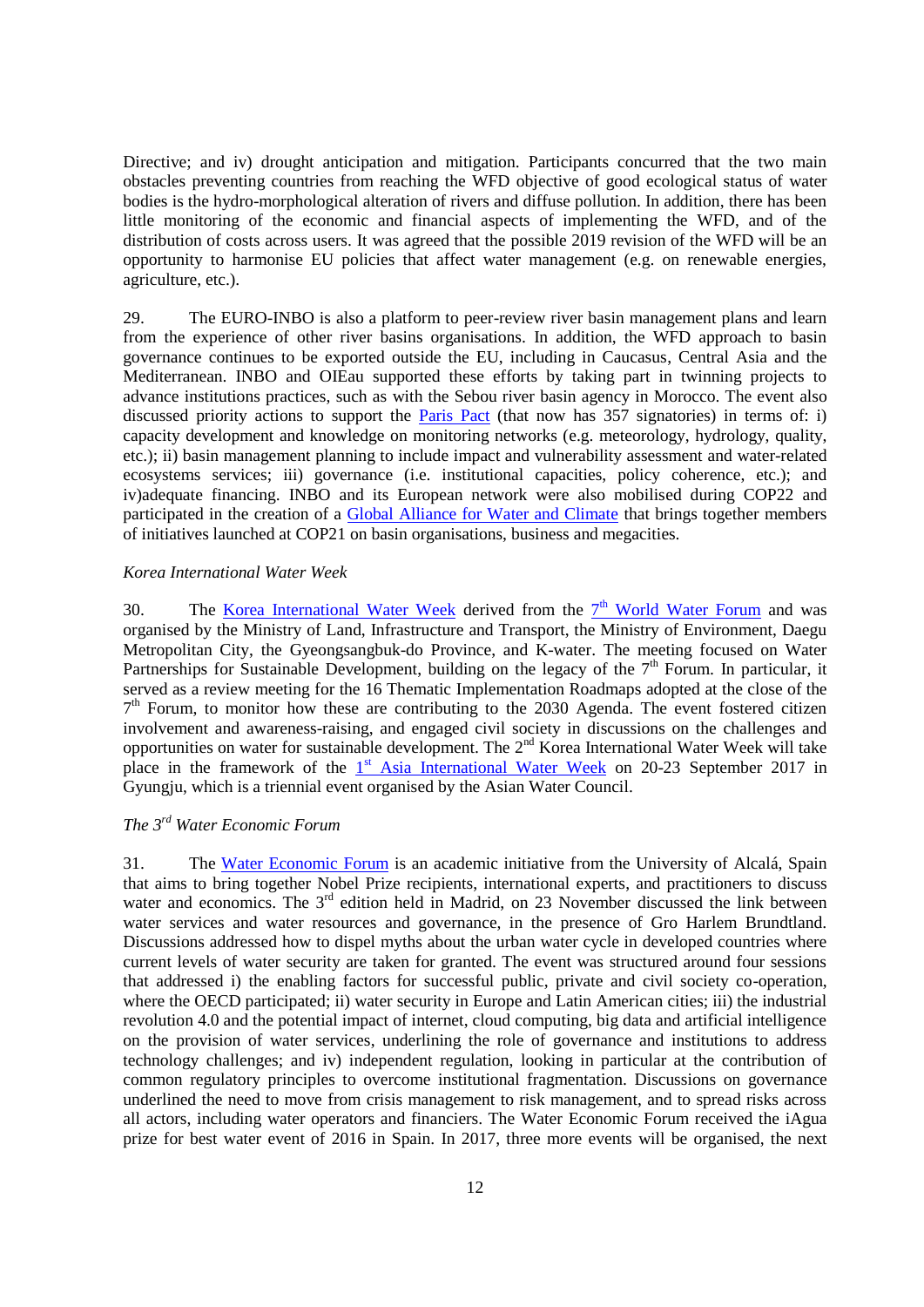being on 5 April 2017 in Barcelona. The outcomes of these meetings are expected to be compiled in a dedicated publication.

## <span id="page-12-0"></span>*WAREG General Assembly*

32. WAREG was established 4 years ago and counts 22 members (whether independent regulatory agencies such as in Italy or Portugal, or ministerial technical bodies as in France and Spain) to facilitate proactive collaboration, knowledge exchange and capacity building activities. It has four strategic objectives: i) exchanging common practices, information, and know-how; ii) organising specialised training; iii) promoting cooperation (e.g. on sustainability, affordability, infrastructure investment, and consumer protection); and iv) dialoguing with other relevant institutions at national, regional or international levels, with particular focus on European issues in the field of water services. WAREG has two Working Groups on affordability and water efficiency, and has produced internal reports on the comparative assessment of regulatory frameworks; public consultation practices on water in Europe; and price setting methodologies and tariffs. In addition, WAREG will release in early 2017 a report on affordability in European water systems, which builds on two workshops organised in June 2016 on cost assessment in regulatory contexts, and September 2016 on non-linear tariffs and consumption. WAREG organises four general assemblies every year and the [latest Assembly](http://www.wareg.org/news.php?q=detail&id=5) took place on 6 December 2016 in Tallinn to address the challenge of investment backlogs in the water sector and identify solutions to mobilise finance. A paper was produced on the role and instruments of regulators in defining investment priorities, the advantages of economic regulation, and stakeholder engagement in regulatory action. Lastly, WAREG activities include the definition and analysis of key performance indicators on water infrastructure efficiency and the update of available information on water regulatory systems in Europe.

#### <span id="page-12-1"></span>*Additional insights from the group discussion*

33. WIN stressed the importance given to regulation in many of the events presented, which echoes the OECD Principles on Water Governance, particularly n°6 [financing] and n°7 [regulatory frameworks]. However, there is little discussion on the link between regulation and integrity, covered in Principle n°9, which would be an interesting topic to focus on.

34. Peter Gammeltoft pointed out the need to share good and "bad" practices on water regulation, such as in the case of regulators that only focus on delivering water services at the cheapest possible prices in the short term while losing sight of wider public policy objectives. He argued that good regulators should not look at "slices" of water management but maintain a broad view of water policies.

#### <span id="page-12-2"></span>*Multi-stakeholder consultation on the draft water governance indicators*

#### <span id="page-12-3"></span>*Rationale, process and content the draft indicators*

35. The Secretariat reminded delegates that the core of WGI activities for 2016-18 is to support the implementation of the OECD Principles on Water Governance through various avenues, including by assessing the performance of water governance systems through a systemic framework of indicators that would reflect the dimensions of the twelve Principles. The [draft indicators](http://www.slideshare.net/OECD-GOV/stakeholder-consultation-on-water-governance-indicators-oecd-secretariat) were developed by the Working Group, building on the 60+ suggestions of indicators received and a [Working Group webinar](http://www.oecd.org/gov/regional-policy/Summary-Webinar-Indicators-15Nov16.pdf) held on 15 November where WGI members discussed issues of scale, water functions, existing vs. new indicators, consistency, and visualisation of data. It was recalled that the indicators should not be approached as an OECD reporting mechanism but as a tool for dialogue to be used by any government or stakeholder willing to assess a water governance system or to discuss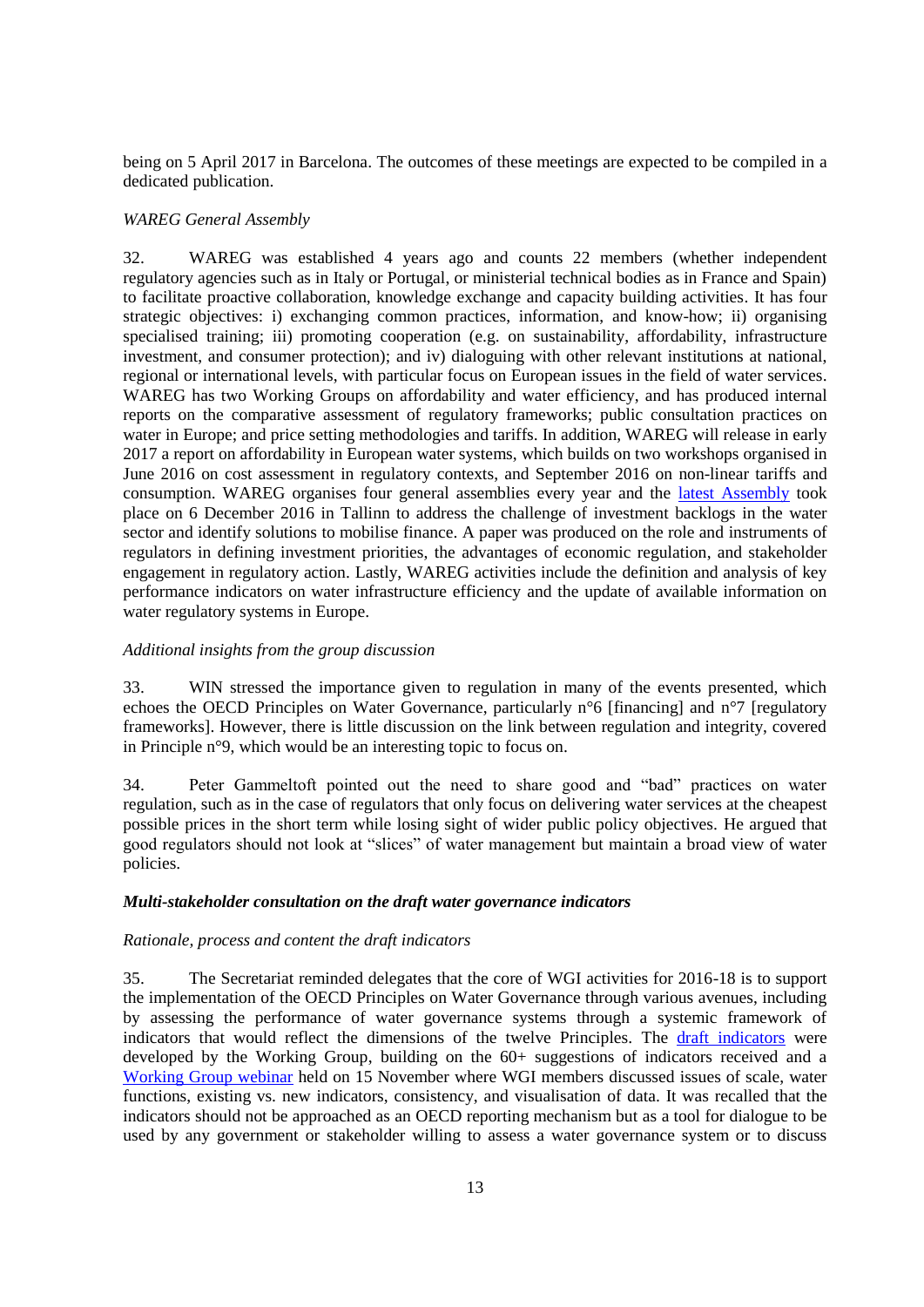"dreaded" questions with other stakeholders at various scales. A 3-step approach to the indicators was proposed that looks at framework conditions; progress over time based on quantitative and qualitative information; and impacts on water management outcomes, institutional performance and well-being at large. Delegates were invited to share their views on how to streamline the number of indicators, such as by defining core and support indicators; how to define selection criteria; and how to organise the pilot-testing.

## <span id="page-13-0"></span>*Group discussion on the draft indicators*

36. The first draft on water governance indicators was broadly welcomed. 20+ delegates took the floor to support the work done by the Secretariat and the Working Group coordinators (ASTEE, INBO and Transparency International) and welcome the pragmatic approach of the 3-level framework. Some suggestions, which were consequently developed during the working group discussion, concerned the role of level 3 indicators and the intended way to measure impacts of water governance. In particular, K-water invited to carefully think at the approach to develop level 3 so that it supports the assessment, and the Water Youth Network suggested considering how level 3 indicators could be linked to the SDGs.

- 37. General remarks concerned the **use & misuse** of indicators:
	- Indicators should be a *means to an end*. In particular, the indicators should not be employed as a "tick the box" exercise, but as a way to assess and identify gaps and success stories, for ultimately improving the efficacy, efficiency, sustainability and inclusiveness of water policies. IMDEA suggested that to bridge the gap between *measuring* and *assessing*, a number of criteria could be used not necessarily directly related to the Principles but rather covering universal issues of economic efficiency, equity, sustainability, and adaptability. The assessment could concern the water governance system; the outcomes of any water governance system (either business as usual or alternative, innovative responses); and/or the whole policy-making process. Criteria for assessment could include for example resilience, equity and feasibility. The indicators should be able to inform each one of the criteria. Peter Gammeltoft recalled that indicators will never be sufficient to properly assess water governance systems given that a full-fledge assessment requires other tools and channels (e.g. the country-specific policy dialogues that the OECD has undertaken thus far or the peerreview mechanisms within the EU Common Implementation Strategy). If needed, follow-up interviews could be organised after the indicators are used to complement the assessment with qualitative information. Portugal also stressed that expert judgement is an important contribution to the assessment of the water governance system. The Sebou river basin agency stressed that the indicators should clarify whether they measure *governance* or *good governance* because the storyline and rationale would be different.
	- Indicators should not be conceived as a *benchmarking tool*, although some comparisons can be allowed when necessary. Several delegates insisted that the indicators should not result in a single grade to be compared with other countries/basins/cities, but rather aim to ensure an overall ownership of water governance. The OECD shared the experience of benchmarking exercises carried out in several sectoral studies that help communicate and deliver messages through a number of composite indicators. Veolia stressed that not all countries will apply the indicators the same way, which will prevent benchmarking. ASTEE underlined that while benchmarking is not the objective of the draft indicators, it could be revisited in the middle or long term when a large amount of data has been collected. While acknowledging differences among countries, some benchmarking could provide useful information for countries to progress.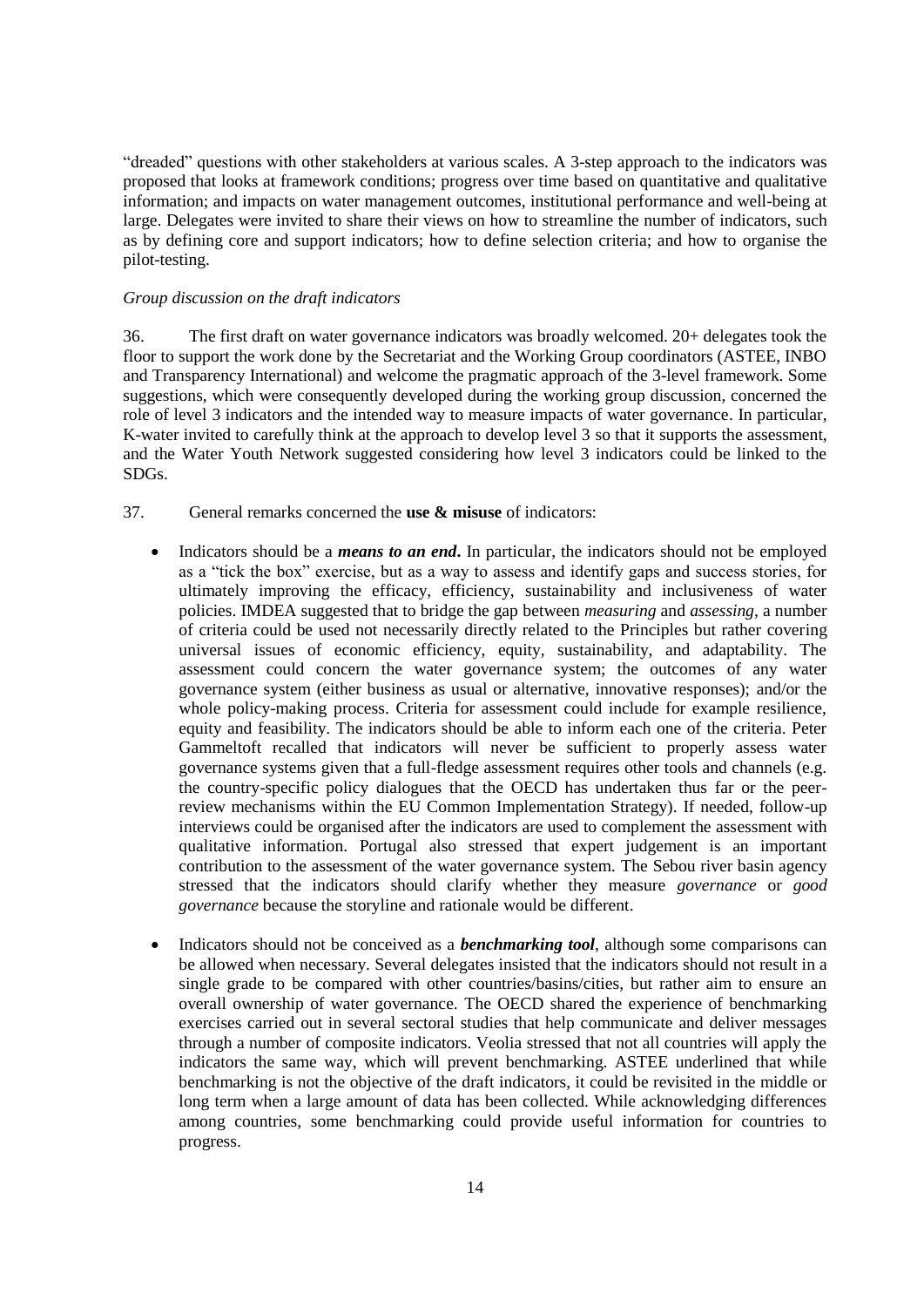- Indicators should not overlook the *qualitative dimension*. Portugal pointed out that the draft indicators managed to encompass the dense but scattered literature existing on measuring water governance performance to provide an overarching view that covers all governance dimensions. However the framework itself should not be "obsessed" with quantitative measurement: some issues are so complex that they cannot be captured by a single figure in a satisfactory manner. ASTEE argued that quantifying is not necessarily always the solution and that both qualitative and qualitative approaches are applicable on the same subject in different contexts. Indicators should take into account local contexts and cultures, which play a key role in the assessment of water governance systems. Dutch Water Authorities advised to communicate broadly that the indicators are a means to an end, to avoid misunderstanding including as part of the monitoring of SDGs, and to minimise data requirements
- Indicators should not be *misused*. IMDEA pointed out that indicators should not be an alibi for not doing more by creating a false impression of OECD vetting or legitimation of a given water policy system. The Mediterranean Institute for Water also called for caution because organisations or donors might be tempted to use the indicators to decide whether or not to provide funds to given projects or countries, which may result in a disincentive for some stakeholders or governments to use the indicator framework in a voluntary approach.

38. Indicators should allow a **dynamic assessment**. It was advised to have dynamic level 1 indicators that can be assessed through time, which raises the question of overlap with level 2 indicators. AAEGSI advised to make level 1 indicators dynamic because a single country can have different institutional frameworks across a period of time. Having core and supporting indicators could be a solution for countries to analyse specific governance issues with a dedicated subset of indicators. On the same line, Action against Hunger recommended that indicators remain realistic with a normative descriptive role and that progress be measured by comparing "pictures" of level 1 indicators through time. Turkey advised to streamline and adjust the number of indicators on river basin management, including on transboundary management, so they can be more easily used, and recommended that applying indicators to transboundary watercourses be the responsibility of the interested countries only. There were also concerns on the applicability of indicators calling for the monitoring of international conventions given that not all countries have subscribed to them. The Water Youth Network recommended streamlining indicators down to 3-4 core indicators per Principle. Veolia stressed that streamlining indicators should be based on whether or not they push water governance performance in the right direction, including in terms of complying with legal frameworks. FP2E stressed that water governance indicators should be streamlined with the objective to have a few that can be well informed, rather than to have too many with little information available. Action against Hunger suggested that each of the 12 principles should have only 1 composite indicator, describing the status of the principle at the time (static picture) plus a quantified appreciation of the quality of its measure.

39. Regarding the **selection criteria** for streamlining indicators and differentiating across core and no-core indicators, data availability was a key point. NARBO underlined that the ability of countries to use the indicators is closely related to their capacity to collect and share information. The Sebou river basin agency (Morocco) also pointed out that a prerequisite for using the indicators will be assessing whether enough data is available to paint a portrait of the water governance system.

40. On **pilot-testing** the draft indicators, GWP advised to involve various stakeholders in pilottesting the indicators, as it cannot be the responsibility of a single organisation, and also to develop a protocol on the pilot-test with definitions of key terms, guiding questions, etc. For the Mediterranean Institute for Water, the pilot-test will shed light on the diverging opinion across players in a same country on the number and scope of indicators needed. This raises an important question on the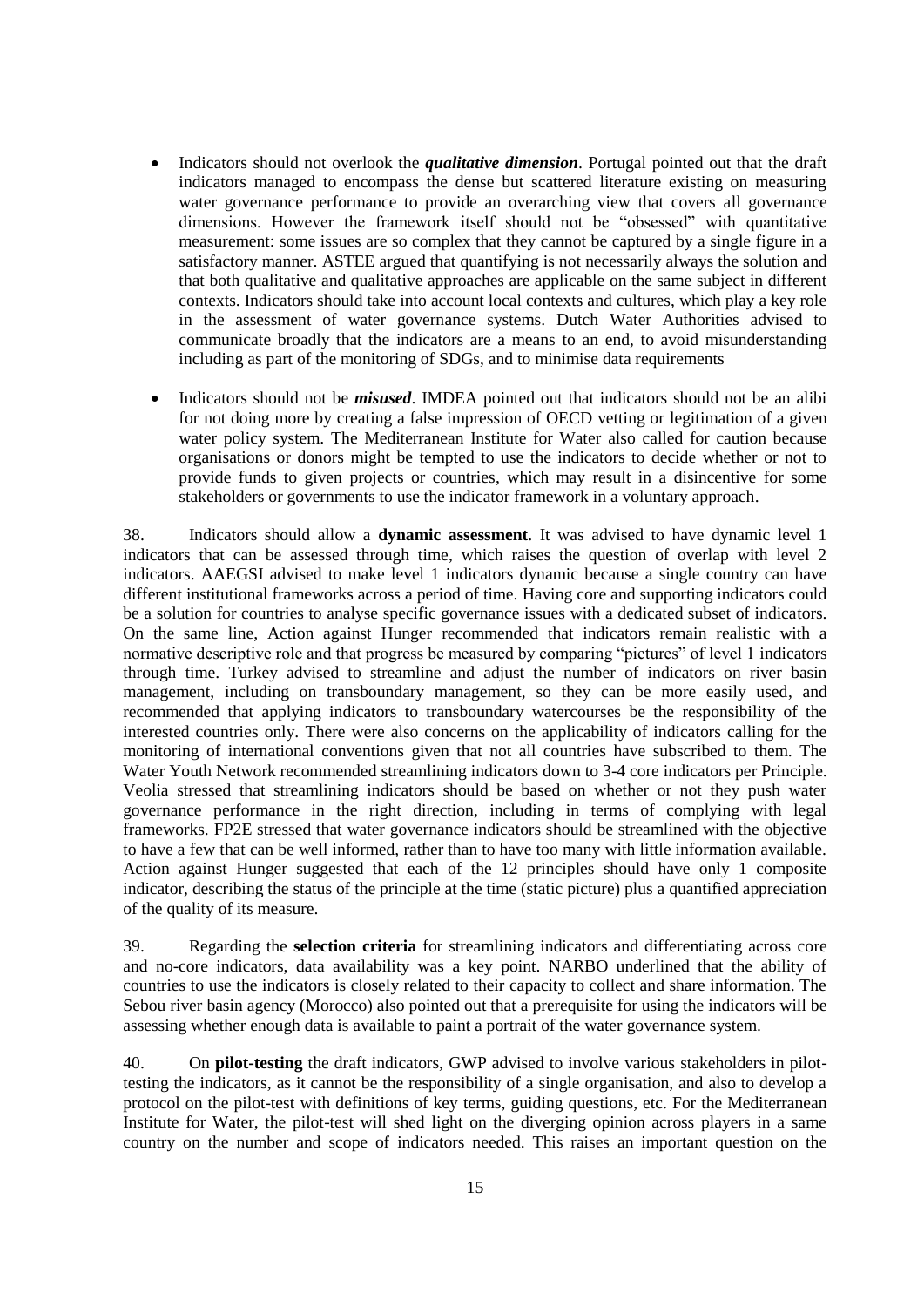potential misuse of the indicators once completed and in the public domain. The Netherlands advised to invite countries to consider the pilot test as a peer-learning exercise. The Water Youth Network advised to prepare detailed guidance to support pilot-testers. WIN advised to showcase what immediate benefits can be yielded from taking part in the pilot test, to provide an incentive. Indicators should be considered as "thermometers" which results can provide a momentum for change and progress. The Sebou river basin agency foresees that the pilot test will be helpful to detect constraints on the ground and be fine-tuned accordingly, and advised that it should take place in both water-scarce and water-rich contexts. In all, Austria, AEAS, GWP, Dutch Water Authorities, BDEW, Cap Verde (through Portugal) and the Sebou river basin agency (Morocco) volunteered to pilot-test the draft indicators.

41. On how to **visualise** the indicators, Austria and Germany recommended adding a "grey" light as a non-applicable colour in the traffic light system for situations where indicators do not apply in a given country. Dutch Water Authorities also suggested adding a "white" light to the traffic light system when parameters are not available. The Netherlands welcomed the draft indicators as a tool for dialogue within and across countries on how to improve water governance. As a member of the task force pilot testing indicators for SDG 6, the Netherlands also suggested to apply a similar "ladder" approach to the water governance indicators, i.e. different levels of detail and depth depending on the data and information available in a country. Lastly, Turkey questioned the value added of the traffic light system to visualise the indicators and called for greater coherence across the three levels suggested. Action against Hunger suggested that each case should be represented by the classical 12 principles pie chart with traffic light colours, and for each of the 12 sectors, a number indicating the quality of the measure.

- 42. The coordinators of the Working Group shared some remarks:
	- ASTEE underlined that many more steps will be needed to reach a sound framework. The draft indicators are flexible and reflect a variety of situations and actors' point of views. As such, the indicators are a self-assessment tool, but it is not to say that they cannot become, ultimately, a benchmarking tool. Benchmarks take time to develop and the WGI should not lose sight of the possibility of having such a tool in the long run. . Regarding the pilot-test, it will be tricky to define a detailed protocol ex ante of how the indicator framework should be done as this precisely something that should emerge from the pilot-test, including on the traffic light system for instance, so that a method can be developed afterwards. Furthermore, the objective of the pilot-test is indeed to involve multiple stakeholders to underline that governance is a shared responsibility and not only the prerogative of governments. . In ASTEE's opinion, the indicators will also be a useful diagnosis tool to identify data gaps. They will shed light on challenging issues where data is hard to get, and they will reveal different water governance difficulties across countries/basins/cities, rather than differences in situations. Lastly, the WGI should be careful not to create difficulties while trying to improve water governance, such as having the indicators "high jacked" for other purposes than the one they were created for. Nevertheless, the overall goal of the indicators is a virtuous one: create a system that can be recognised by all stakeholders, including donors who can rely on them to ensure their government requirements.
	- OIEau explained that developing and using indicators is in itself an interesting exercise to shed light on information and data gaps and potentially trigger incentives to fill these gaps. Indicators will not be used to rank countries, because contexts are too diverse, but rather to improve the situation of a given country, basin or city. The indicators should be flexible so that each country does not have to use the entire framework but can be given the opportunity to select the parameters most relevant to the specific governance issue it wants to address.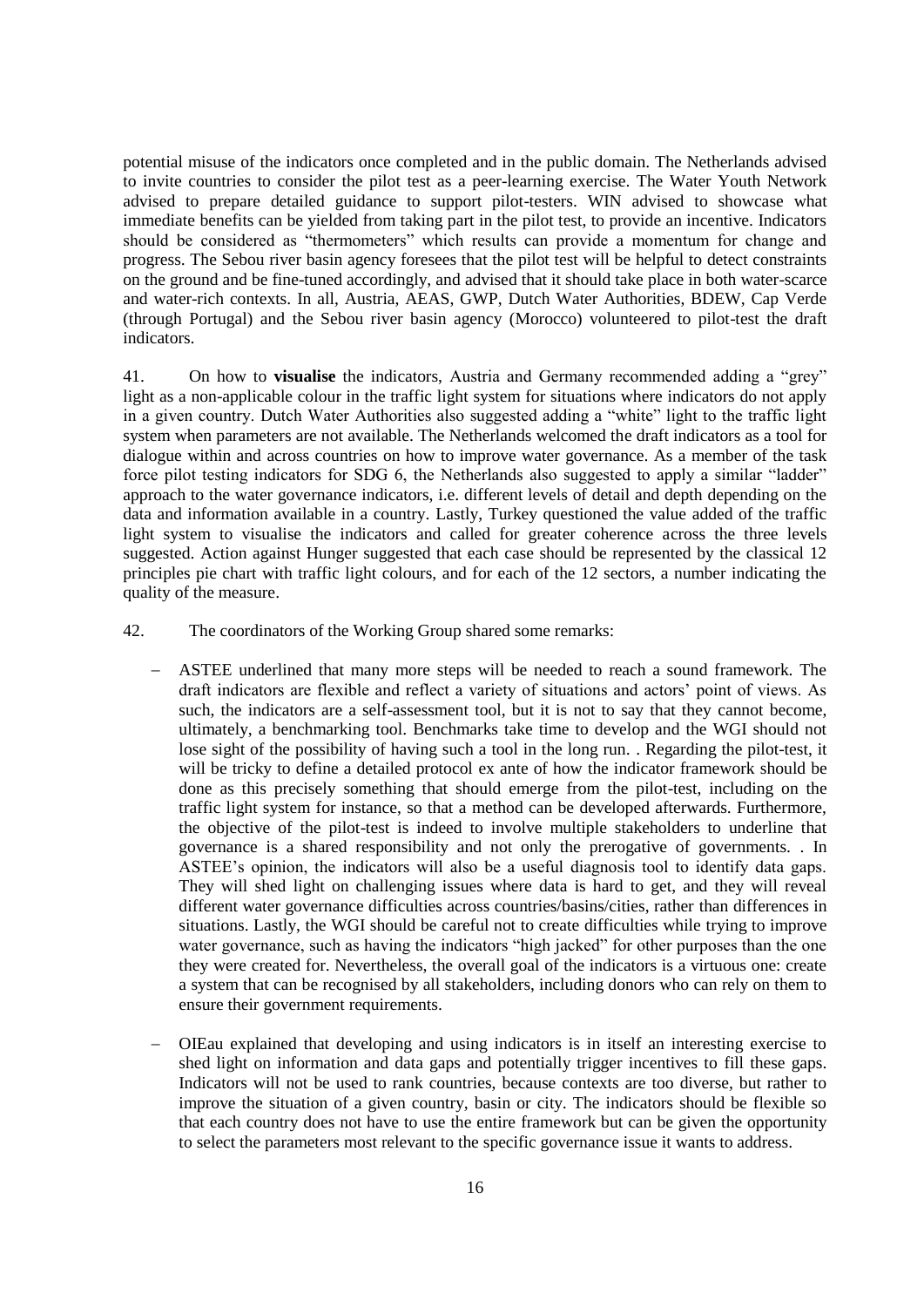Transparency International shared the highlights of work done together with WIN to try to streamline the draft indicators for Principle 9 [integrity and transparency]. This work revealed that i) the system of 3 traffic lights creates a risk of having all indicators in the "yellow" category and may need to be nuanced; ii) level 1 and level 2 indicators are not the same and cannot be merged because the second category looks at the degree of measurability; iii) testing the indicators on specific situations greatly helps define core and support indicators. The pilot test phase will therefore be critical to validate the methodology and approach, and streamline the total number of indicators. Political support will be critical to make information publicly available at a later stage.

43. The Secretariat thanked the delegates for a very constructive discussion that revealed clear support to the undertaking of developing indicators that can contribute to the implementation of the Principles, and provided useful guidance to improve the current draft. The proposed framework should be flexible enough to adapt to different situations, including in terms of availability of data. Further thoughts are needed as to the final architecture and assessment criteria, and the critical articulation with other tools that can support a water governance assessment should be stated more explicitly to manage expectations as the indicators are one tool, amongst others, to "measure" but cannot provide the "assessment" alone. Synergies are also explored for the targets 6.b and 6.5 of SDG 6, which have governance dimensions, while keeping in mind that the 2 processes have different rationales and timelines.

#### <span id="page-16-0"></span>*Towards a WGI database on water governance practices*

#### <span id="page-16-1"></span>*Presentation of the rationale, process and content of the database*

44. The Secretariat presented the results of the three activities carried out by the Working Group on Best Practices since the  $7<sup>th</sup>$  WGI Meeting, which were reported in the [webinar](http://www.oecd.org/gov/regional-policy/Summary-Webinar-BP-25Nov16.pdf) held on 25 November 2016:

45. First, a short [survey](http://www.oecd.org/gov/regional-policy/OECD-WGI-survey-best-practices.pdf) gathered insights on stakeholders' expectations for a database on water governance best practices. In total, 164 responses were collected, mainly from representatives of central governments, academia and civil society, and showed that all respondents always or very often use practices to inform their decision-making processes. Most of the time, they look for new ideas and for solutions that have been effective in practice at addressing specific water governance challenges. In particular, there is a strong interest in learning from evolving practices that have been able to adapt through time and overcome obstacles. The survey highlighted that the database should favour a small number of well-informed practices, rather than too many poorly informed practices. It was also advised to include lessons learned from "failed" or "bad" practices, which may require different channels than a public database, such as for instance closed-door peer-review meetings under Chatham House rules. Participants in the Webinar considered that developing the database should be considered a learning experience that can help build a common understanding of what implementing the OECD Principles entails (e.g. in terms of resources, capacity, etc.), and which drivers actually boost change of water governance systems at large beyond evidence and examples on individual principles. This means that the database needs a story line, or meta-pitch that goes beyond one-to-one search for each of the 12 Principles. Storytelling will be a critical part of developing the database to ensure that there is a sound narrative that brings all practices together and guides the users. As an example, it was suggested to focus on telling the "story" of putting governance into practice and highlighting the drivers of change in water governance to trigger interest from potential users.

46. Second, the co-ordinators of the working group reviewed 37 databases on practices (related to water or not) to analyse their pros and cons on content and functionalities. This inventory revealed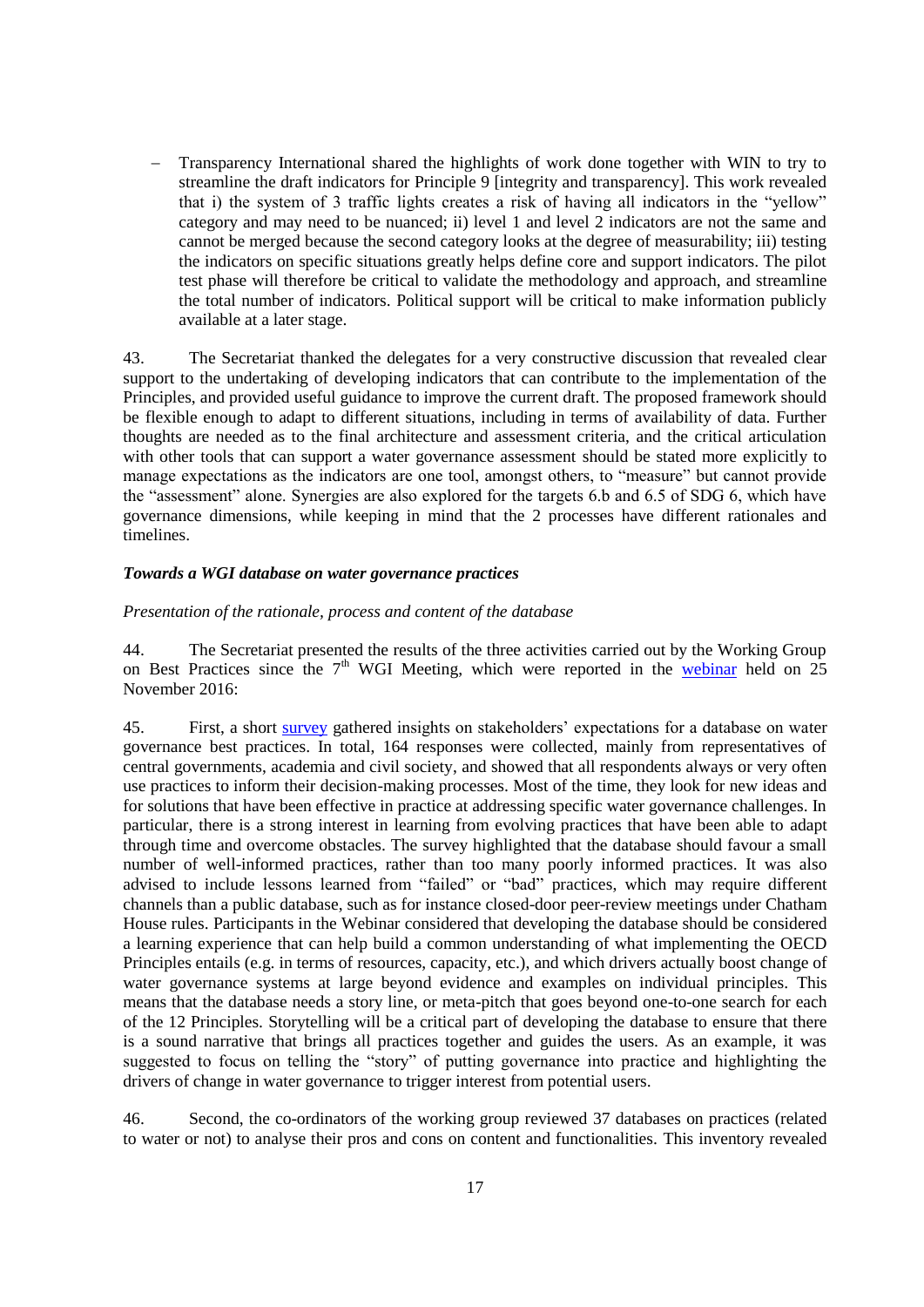that the key strengths of practices on these platforms are that they are processed, reviewed, categorised and regularly updated. It was then recommended to peer-review practices to be collected and draw cross-cutting lessons rather than going for self-sourcing. The database could organise the practices around the 12 OECD Principles with an extra entry for horizontal themes and change dynamics (e.g. conjunctive management, etc.). Also, the database should be on open source and available at minimum in English and French.

47. Third, the template to collect practices was pilot tested by 7 WGI members who pointed out missing or unclear information fields. The template was revised so that practice providers can better illustrate how their practices illustrate the implementation of one or more Principles and how progress is achieved through time. The template will be used to collect a first set of practices in March 2017. Practices submitted will then be reviewed according to criteria being defined, looking in particular at their potential for replicability. It is proposed that peer-review discussions on the practices take place as part of thematic focus groups composed of WGI members, such as according to the 3 clusters of the Principles, which will be responsible for vetting practices and drawing overarching lessons on how to make the related OECD Principles happen.

#### <span id="page-17-0"></span>*Lessons from other WGI members' databases*

48. Several members of the WGI with experience in developing and maintaining online platforms of good practices shared lessons learned:

- GWP introduced the [IWRM Toolbox](http://www.gwp.org/en/ToolBox/CASE-STUDIES/) gathering case studies from different regions with detailed information on lessons learned from pitfalls and successes. A survey on the relevance of the Toolbox was conducted by GWP in 2012 and showed that improvements were necessary to highlight the replicability potential of case studies; provide follow-up information once a practice/project is completed; and peer-review case studies, including by creating teams of academics and practitioners that would develop case studies based on sound analysis and practical realities. GWP offered to host the WGI database in a dedicated space within its online infrastructure with a view to develop a Water Governance Knowledge Hub that would encourage communities of practice and stimulate experience sharing.
- IWA presented the Waterwiki created in 2011 as a platform where water professionals could interact, share knowledge, and access free content and literature. The platform attracted many users but its many functionalities (forum, working groups, etc.) raised high costs (in staff and time) to be maintained, which prompted its decommission in 2016. Key content and features were transferred to different IWA sites, including the [IWA Publishing site,](http://www.iwapublishing.com/) a [News section,](http://www.iwapublishing.com/news) the [IWA archive](http://www.iwapublishing.com/news/categories/Classic-Papers-from-the-WaterWiki) with popular articles, a collection of [free e-books](http://www.iwapublishing.com/open-access-ebooks) and [IWA Connect,](https://iwa-connect.org/) to keep meeting the expectations of different users while reducing maintenance costs.
- WIN made three attempts in the past to develop its [database of case studies](http://www.waterintegritynetwork.net/good-practice/) so that it would be really useful, which is challenge in such a crowded field where databases quickly run out of relevance. WIN's database keeps most of the editorial burden internal and collect cases in any format, which has made it easy for partners to share information. Categorising, complementing, editing and translating case studies are very time-consuming; so is updating the database. A lesson learned for instance is that promoting the platform and the cases is critical to attract views and web traffic. A database should also have a clear purpose to be attractive to users, and incentives to encourage them to share practices, include those that highlight challenges and failures. Finally, it was advised that the database capitalises on the WGI strengths and rely on the members to review the practices.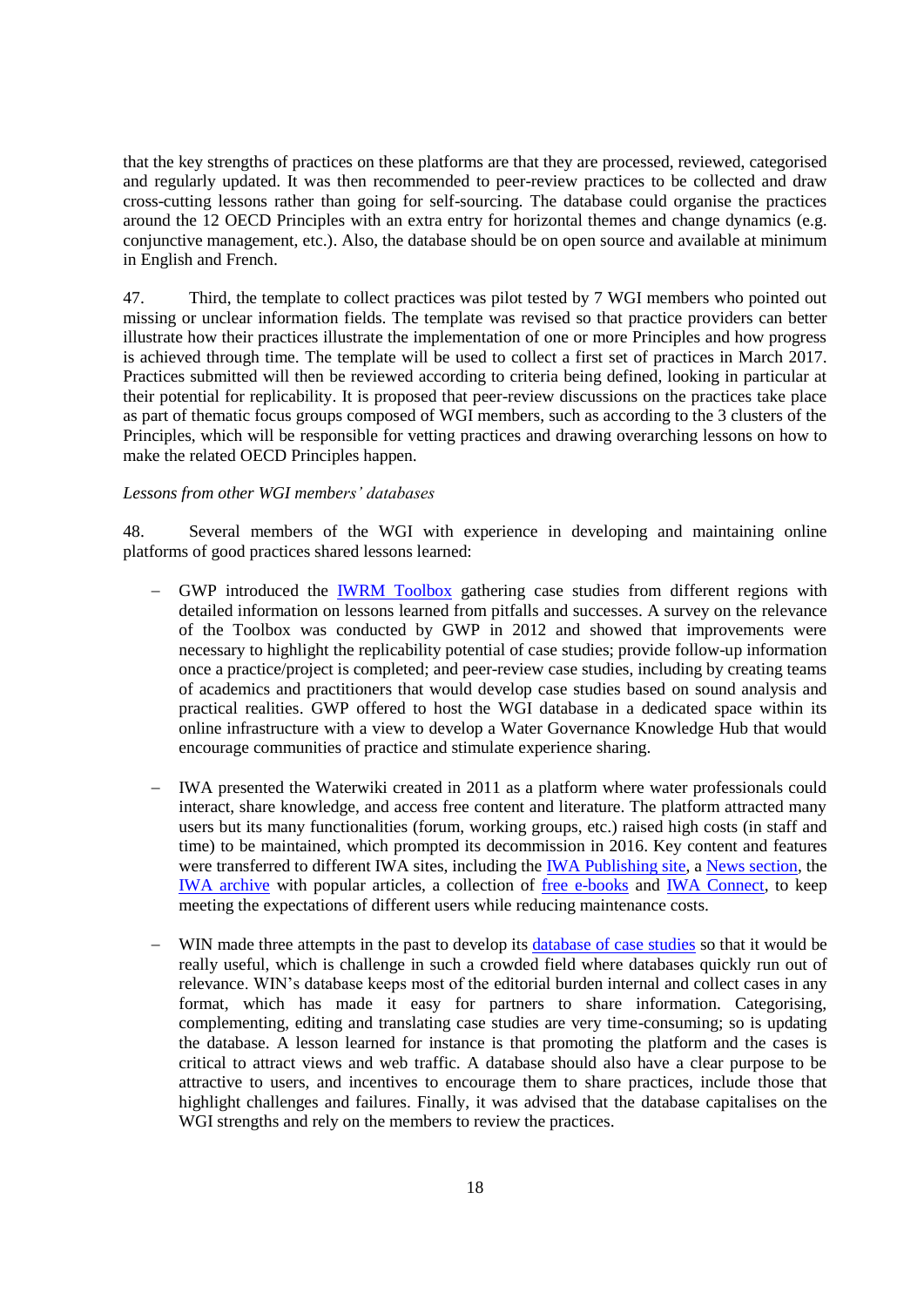NARBO's [database on IWRM](http://www.narbo.jp/data/04_ma.htm) catalogues IWRM guidelines as well as practical experiences from its members on a wide range of issues (e.g. river management, dams, sewerage works, etc.). NARBO also organises regular workshops where basin organisations can share their practices and learn from others. A lesson learned is that a database should be conceived as a tool to connect practitioners, including from different communities of practices (engineers, policymakers, academics, etc.); and should encourage experience-sharing. NARBO's database serves as a broker in Asia to share stories of basin governance across developed and developing countries.

## <span id="page-18-0"></span>*Group discussion on the best practices*

49. Delegates thanked the Secretariat and Working Group coordinators and agreed that the survey, inventory and pilot-test exercises were thorough and helpful to guide next steps.

50. There were some suggestions on how to organise the **collection** of practices. Action against Hunger recommended collecting practices focused on specific governance topics or functions (e.g. rural or urban water management, drinking water or sanitation, etc.) in order for the peer-review process to be focused and detailed as well. pS-Eau mentioned its four [WASH databases](http://www.pseau.org/outils/biblio/index.php?pgmpseau_id=64&l=fr) on framework documents, training material, projects, and experts as well as its directory of actors working on this topic, and shared its experience with collecting WASH case studies to reiterate the need to collect practices showcasing failures as they are often the most useful to learn from. The Korean Environment Institute pointed out that many OECD reports and policy dialogues on water include many cases and experiences that have already been peer-reviewed in OECD Committees and which could be featured in the database.

51. Regarding the **peer-review** of practices, Action against Hunger shared its experience so far in using the OECD Principles in 46 missions to map gaps and strategize practices, and advised to develop a systemic methodology for reviewing practices that could take the form of a manual. It was also suggested that the overall purpose of the database should be to build capacities and share knowledge among water actors. Turkey also underlined that when reviewing the replicability potential of practices, the WGI should pay careful attention to the capacities, technological innovation and financial resources needed to make practices work in various situations or contexts.

52. SIWI concluded that there should be a common understanding among the WGI on why and how the database should be developed. The challenge is to be ambitious while considering the limited resources available. The WGI should avoid the reputational risk of launching a database that cannot be sustained. Experiences form WGI members show that a database requires staff and time to be relevant, hence, moving forward, collective efforts should focused on raising funds. The title of the database should also be carefully thought out to reflect its content and proposals are welcomed (e.g. "Best Fit" practices database, etc.)

## <span id="page-18-1"></span>*Water Governance in Morocco*

53. The session provided an opportunity for Moroccan officials to introduce the water governance system of Morocco, and share insights on what have been the main landmarks of water policy, water governance gaps, as well as current and future priorities for the country. The session opened with an overview of water governance in Morocco by the Delegates Ministry in charge of water, followed by a panel of Moroccan institutions at different levels of government also playing a role in water management (i.e. Ministry of Agriculture and Fisheries, Ministry of Interior and Sebou river basin agency).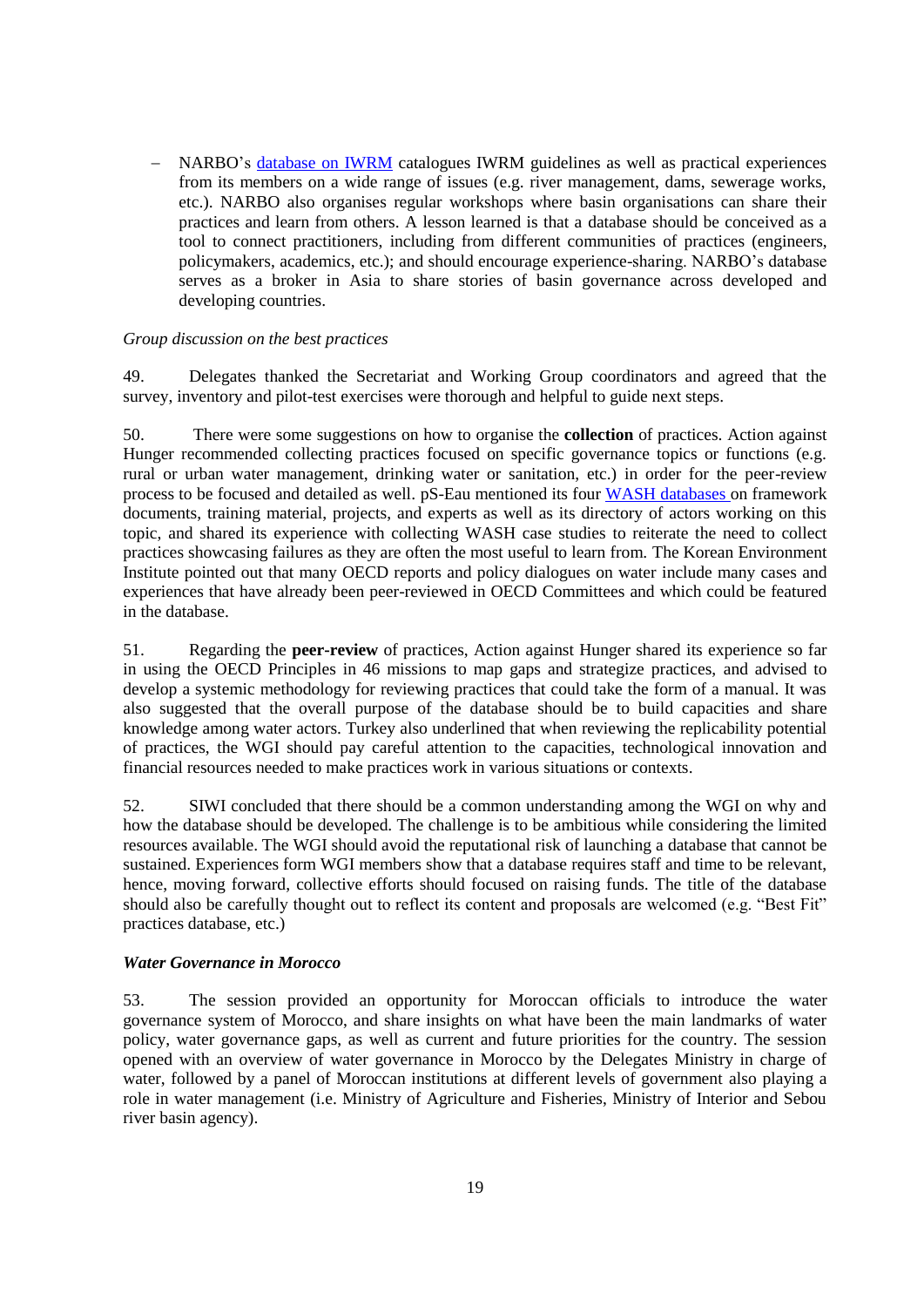#### <span id="page-19-0"></span>*Overview of water governance in Morocco*

54. Abdeslam Ziyad, Water Director of Morocco, provided an overview of the policy and regulatory framework for water management in the country, where water resources are unevenly distributed in time and space and particularly vulnerable to climate change. Because of such constraints, water management has been at the centre of public policy concerns in Morocco, with large volume of yearly investments (2 billion  $\epsilon$ ) and a significant growth potential (i.e. investment growth is close to 7%). Long-term strategic planning for the water sector has helped set priority actions up to 2030. The institutional framework for water management in Morocco relies on: i) consultative and coordinating bodies (e.g. High-level Council on Water and Climate, Inter-ministerial Commission on Water, Basin Councils, etc.); ii) planning and regulatory bodies (e.g. ministerial offices, national development agencies, river basin agencies); and iii) management and operational bodies (e.g. public and private water operators, offices for agricultural development, subnational authorities, users).

55. Landmarks of water policy in Morocco include laws and projects to improve access to drinking water and food security in the 1970s to 1980s, followed by a focus on IWRM in the 1990s and a revision of the policy framework in the 2000s and 2010s, particularly with a new Water Law adopted in 2015 that aims by 2030 to i) improve water efficiency with a programme for demand management and water resources development drawn up with key institutional actors (ministries, operators, industries); ii) manage and develop water supply; and iii) protect water ecosystems and adapt to climate change. The new Law also covers cross-cutting governance dimensions related to decentralisation, building capacities and competences, and developing a water information system. The reform also shores up the Moroccan approach to decentralised, integrated and participatory water management; strengthens coordination and consultative bodies at all levels; creates legal provisions for the development of non-conventional water sources (i.e. desalination, wastewater reuse, rainwater harvesting); and strengthens economic instruments (e.g. polluter-pay and user-pay principles).

56. Until now, the water sector has been mainly financed through subsidies and Morocco is now exploring other sources of funding, including in the form of public-private partnerships for desalination. Looking ahead, Morocco's priorities will be to foster adaptive water governance in a context of climate change, improve transparency and control in the sector, and secure sustainable water finance.

### <span id="page-19-1"></span>*Insights from Moroccan authorities*

57. Samir Bensaid, Director General of Morocco's Institute for Water and Sanitation, introduced the ONEE, the national operator for electricity and water services, which is responsible for long-term water planning since the 1970s and particularly ensuring the balance between demand and supply so that water is a positive factor for economic and territorial development. The ONEE is in charge of i) 90% of the country's drinking water production; ii) water and sanitation service provision in 700+ small and medium cities; and iii) drinking water provision in rural areas. Indeed, local authorities have the option to set up their own local public utility to provide water services, but are often faced with capacity challenges to take on this responsibility and delegate the service to ONEE or private operator. ONEE therefore often acts as a joint municipality utility. ONEE sets water tariffs nationally in line with the country's territorial development strategy. Within the ONEE, the Institute for Water and Sanitation is in charge of capacity building, applied research, and training for water professionals. The Institute also supports technical assistance and sharing of know-how in sub-Saharan Africa with the help of donors.

58. Mhamed Belgheti of the Ministry of Agriculture and Fisheries recalled that in Morocco, agriculture is the largest user of water, even though priority for allocation is given to drinking water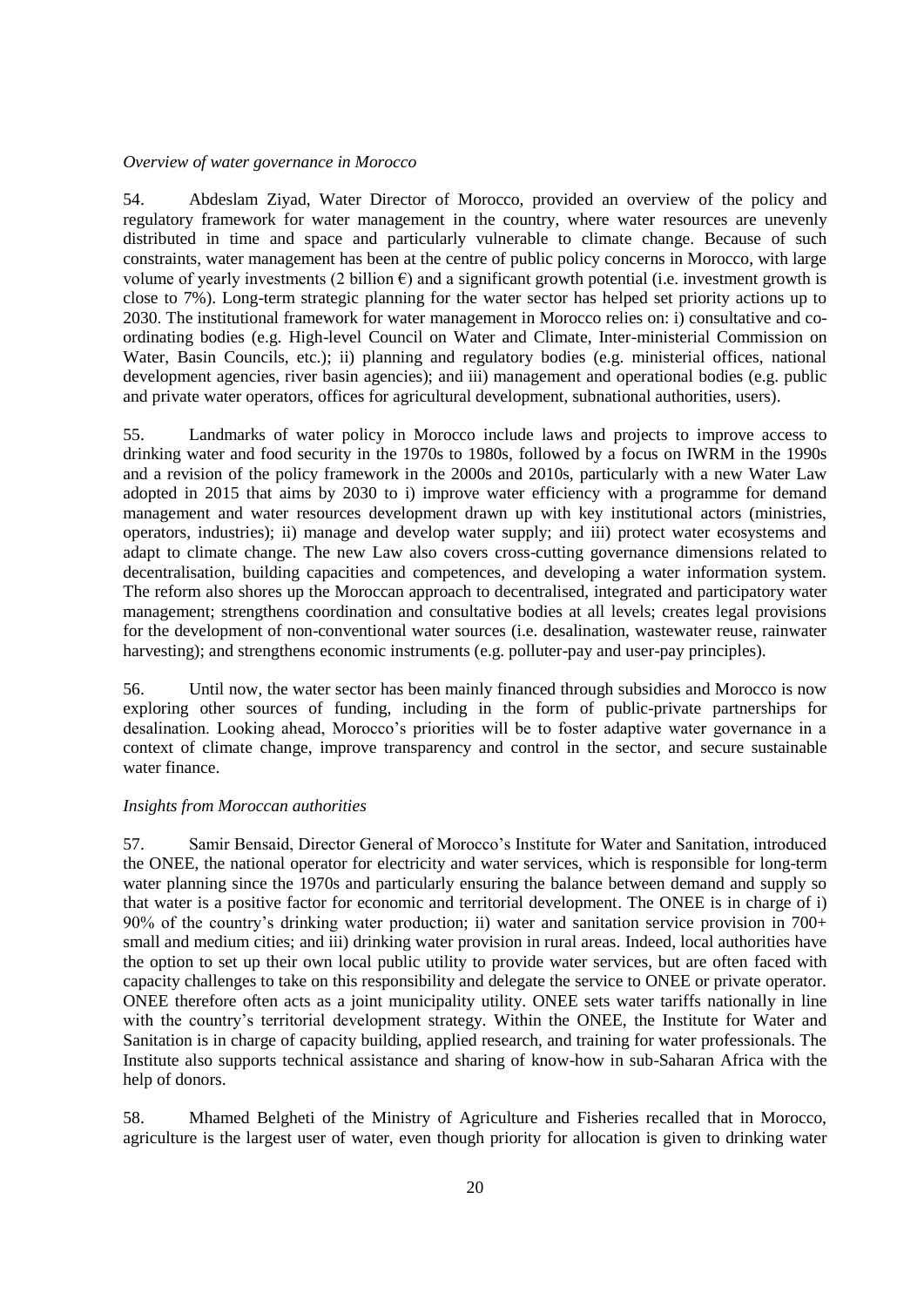supply in cities. In the 1960s, a strong-willed irrigation policy aimed to improve food security and create jobs in rural areas. Today, the agricultural sector relies both on state-managed large-scale water infrastructures to supply farms; and small/medium water infrastructures with strong social impact on poverty alleviation. The governance system is organised around nine regional offices for agricultural development that equip farms with irrigation systems, manage infrastructure, and enhance the value of water and land resources, in particularly for small-scale farming. An Agriculture Charter regulates investments in irrigation to ensure sustainable cost recovery and equity in water access for all farms. In 2008, Morocco adopted the [Green Plan](http://www.agriculture.gov.ma/pages/la-strategie) that includes 3 areas of priorities for water: i) water saving; ii) irrigation expansion; and iii) the development of public-private partnerships in irrigation to improve cost-recovery and the performance of irrigated systems.

59. Abdelmajid Ben Oumrhar explained the role of the Ministry of Interior in coordinating with subnational authorities, since decentralisation began in the country in 1976, after which responsibilities for water service provision were transferred at the local level. In 2015, the country underwent a territorial reform and local authorities now have prerogatives to choose the service provision model (public, private or mixed). Large cities have mostly chosen to rely on private operators (e.g. Casablanca, Rabat), while middle-size cities have their own public utilities (e.g. Fès, Agadir), and small cities and villages have contracts with the ONEE. The water tariff system in Morocco includes tariffs set by private operators according to their contracts with large cities, and the tariffs applied by autonomous utilities and the ONEE. To finance service provision, the government set up two national programmes targeting water and sanitation in rural areas (PAGER - *Programme d'approvisionnement groupé en eau potable des populations rurales*) as well as sanitation in urban areas (PNA - *Programme national d'assainissement*). Today and following the 2015 territorial reform that redefined Moroccan regions, the government is piloting a study in the Souss-Massa region on ways to optimise the provision of public services at regional level, particularly for water and electricity. 60. Samira El Haouat, Director of the Sebou River Basin Agency, introduced Morocco's basin governance system, which is structured around nine river basin agencies that act as deconcentrated bodies at the hydrological level of the Ministry in charge of water. They are responsible for drawing up strategic plans for integrated water resources management. River basin agencies are also platforms for dialogue among stakeholders (i.e. state and sectoral representatives, elected local officials, users) to ensure that their concerns are taken into account and that each basin management plan reflects local specificities. A new law adopted in 2016 introduced for the first time the structures of river basin committees to echo the European basin model, which are in charge of consulting with NGOs and the private sector. Basin agencies and committees in Morocco raise their own revenues, based on pollution and abstraction charges, but still rely heavily on government subsidies.

#### <span id="page-20-0"></span>*Group discussion on water governance in Morocco*

61. GWP congratulated Morocco for the progress made on water governance in the last few years, particularly for what concerns demand management, and underlined the importance of factoring in the environment as a key user when allocating water resources, in addition to households, industry and agriculture. It was also stressed that raising awareness and building a culture of water in Morocco could be effective solutions to encourage water savings.

62. The Mediterranean Institute for Water suggested that territorial reforms in Morocco, which have transferred prerogatives at lower levels of government be supported by governance mechanisms that help reconcile administrative (cities) and hydrological (basin agencies) bodies so that their priorities can converge. In addition, decentralisation of water responsibilities should be supported by efforts to help strengthen capacities at local level to shoulder these new prerogatives.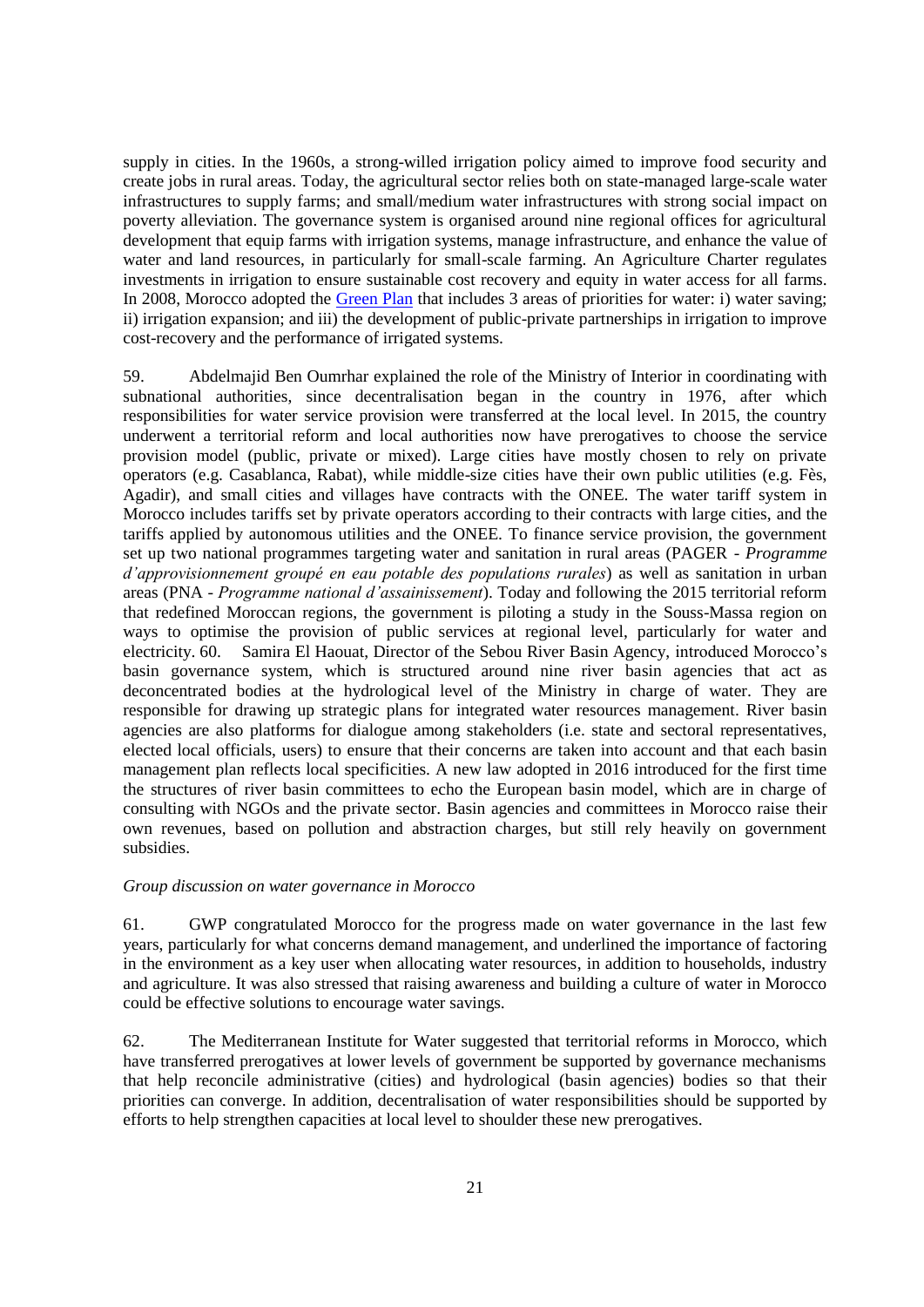63. Turkey supports Morocco in its efforts to improve water governance and looked forward to pursuing cooperation with the country, including through the OECD/Morocco Country Programme.

64. Germany expressed its satisfaction of the cooperation work carried out with Morocco on water, including addressing multi-dimensions aspects of governance and financing. Germany has also introduced water and agriculture to the [G20 Agenda](https://www.g20.org/Webs/G20/EN/G20/Agenda/agenda_node.html) as part of its current G20 presidency and organises every year the [Global Forum on Food and Agriculture](http://www.gffa-berlin.de/en/) that brings together 80 ministries of agriculture to discuss water, among other issues. The Forum will be organised on 19-21 January 2017 back-to-back with the [G20 Meeting of Agriculture Ministers](http://www.g20.utoronto.ca/agriculture/) and result a declaration highlighting the importance of water.

65. ASTEE pointed out that there is a tendency to think that entangling responsibilities for strategic planning with operational management leads to conflict of interests that generate integrity and transparency issues, but observed that it is the contrary in Morocco where these responsibilities seem so have been well entrusted to ONEE.

66. The High Commission for Planning of Morocco explained that statistical departments in the country are playing an increasingly important role to support strategic planning and governance in the water sector. Information and data are central to move forward, particularly on the realisation of the SDGs in the country.

67. IMDEA put the European water model in perspective by sharing the experience of Spain that can offer valuable lessons for Morocco, including on pitfalls to avoid. Particularly, diversifying water sources should not be considered only a technological or hydrological challenge but also a governance one, because it should be accompanied by the appropriate economic instruments. In the case of Spain, incentives were created to build the needed infrastructure (e.g. for desalination) but not all these infrastructure currently operate at their maximum capacity nor always contribute to conserve water resources, with sometimes damaging consequences. Looking at Morocco's strategy for 2030 to improve water use and irrigation efficiency, it should be acknowledged that saving water at plot level does not necessarily mean saving water at the watershed level, and that encompassing measures should be set up to make these efforts happen the right way (e.g. rationalise subsidies across agriculture and energy sectors).

68. OECD underlined that economic instruments should not only be used to raise the needed revenues but also to influence users' behaviours and water consumption patterns, thus being used as a demand management instrument to raise awareness on risks, signal scarcity and allocate water where it creates best economic, social and environmental value.

69. WAREG enquired about the role of Morocco's regulatory framework to address and adjust bad practices in the water sector, such as tariffs that are too high.

70. Moroccan representatives thanked the delegates for their constructive comments and complemented their remarks by laying down current priorities in the country that address the issues raised during the group discussion. These priorities will focus on i) fostering policy coherence at ministerial level on water issues; ii) strengthening capacities to make decentralisation successfully happen in the water sector; iii) improving water efficiency across places; iv) strengthening regulation by water sub-sectors and making room for users to play a greater role, including to diagnose and address bad practices; and v) improving ecosystem preservation, including as part of twinning projects at basin level and a project with the WWF to monitor river flows. Looking ahead, Morocco expressed interest in carrying out a policy dialogue with OECD to deepen ongoing policy developments and learn from international experience.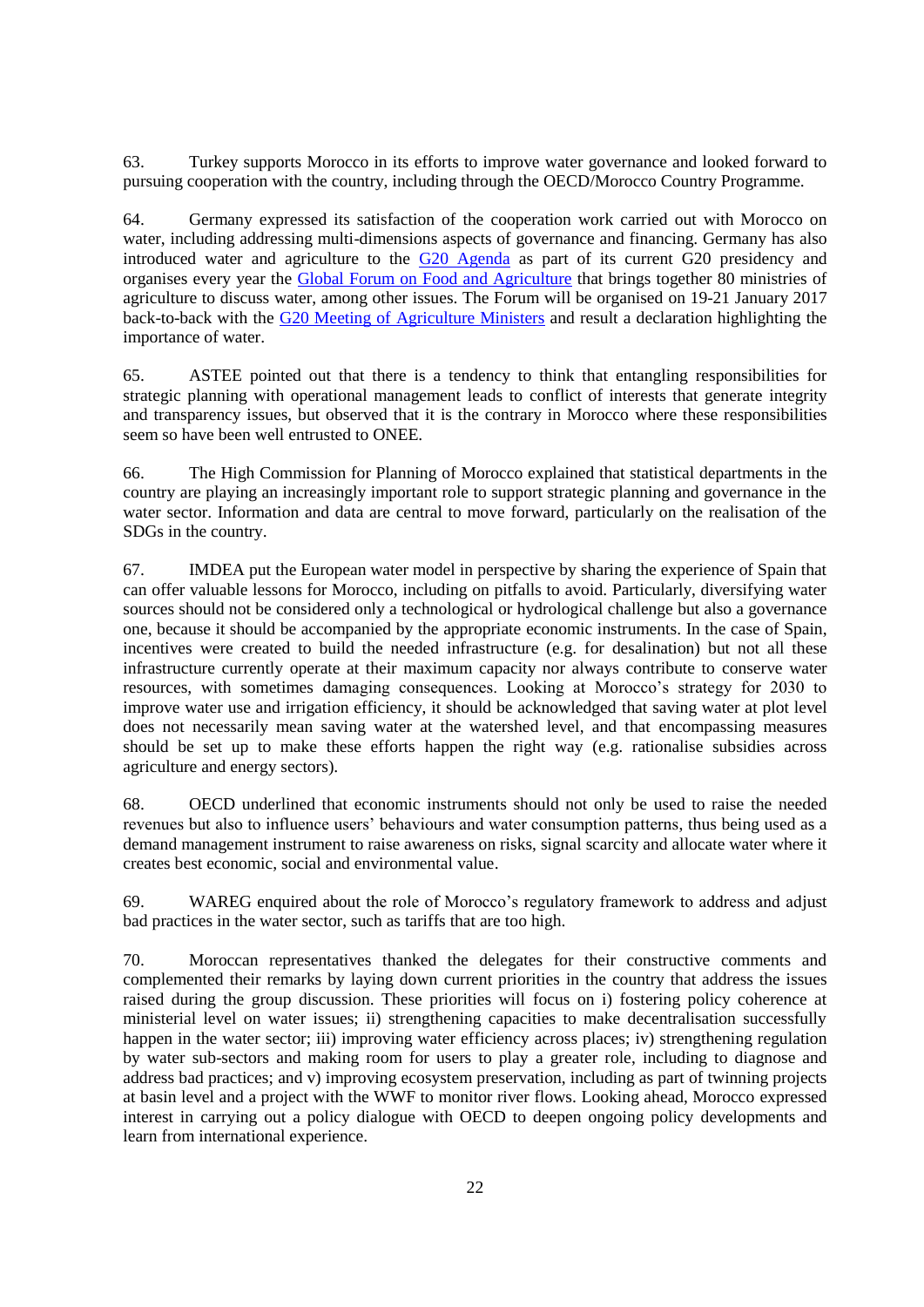### <span id="page-22-0"></span>*Sharing knowledge on water governance policy reforms, projects, publications*

71. For the first time, the session was organised in an innovative format whereby presenters were given two minutes to make compelling "pitches" in plenary on their projects, events or publications to raise the appetite of WGI members for more information. Following such presentations, smaller group discussions were organised for each topic with interested delegates to go more in-depth.

72. Murcia Water Agency presented the CASTWATER project, funded by the European regional development fund (from the [Interreg-Mediterranean programme\)](http://interreg-med.eu/fr/accueil/) up to October 2019 to assess water governance challenges affecting the tourism industry. It aims to identify solutions to improve water efficiency in leisure activities related to tourism (e.g. golf courses, hotels, camping grounds, resorts, etc.). The project brings together 11 partners from local and regional authorities in 7 countries (Greece, Italy, Cyprus<sup>1</sup>, Malta, France, Spain, and Croatia) and is expected to develop an online tool to evaluate and certify the performance of the tourism industry and local authorities for water management and governance. It will rely on workshops, communication campaigns, action plans, and conclude with a Mediterranean conference on sustainable water management in tourism.

73. FP2E introduced the  $20<sup>th</sup>$  [barometer of tap water use in France,](http://www.cieau.com/images/presse/CP-baro-2016.pdf) which is carried out every year to monitor the evolution of citizens' trust in tap water, looking for instance at consumption of tap water vs. bottled water, concerns about water quality, satisfaction in drinking water services. While trends may not change drastically from one year to another, the barometer now has a 20-year perspective and shows for instance that French citizens consider themselves twice as much informed about water issues than 20 years ago. There is overall a high level of satisfaction with water services and high levels of trust in the quality of tap water (81% of surveyed citizens fully trust tap water, and 66% drink tap water on a daily basis). It also showed that trust in tap water is strongly affected by other sectors, such as agriculture (e.g. when a food crisis happens, etc.). The barometer also sheds light on a growing concern over the years regarding sustainable water consumption, whereby 54% of surveyed citizens fear water scarcity in the coming years and 63% think that water quality will deteriorate. Overall, the perception of water tariffs has been increasingly positive. 38% of surveyed citizens consider that the price they pay for water represent good value for money, and 87% are aware that water pollution increases the price of water services.

74. AEAS presented Spain's model for public-private partnership in water services be it: i) direct public management, i.e. when services are managed by a local body, ii) delegated public management, i.e. when services are managed by public and public-private companies; or iii) delegated private management, i.e. when services are managed by private companies). AEAS supports having a balance across these types of management whereby public companies work toward being more innovative and efficient and private companies toward being more customer-oriented. A focus was made on the case of Alicante, where the water operator is the oldest mixed water company in Spain and has succeeded to provide water despite extreme water stress and high seasonal variability in water demand because of tourism. The operator has developed an integral management system that covers all activities and supports self-assessment and transparency with the publication of an annual Corporate Social

 $\overline{a}$ 

<sup>&</sup>lt;sup>1</sup> *Note by Turkey*: The information in this document with reference to "Cyprus" relates to the southern part of the Island. There is no single authority representing both Turkish and Greek Cypriot people on the Island. Turkey recognises the Turkish Republic of Northern Cyprus (TRNC). Until a lasting and equitable solution is found within the context of the United Nations, Turkey shall preserve its position concerning the "Cyprus issue". *Note by all the European Union Member States of the OECD and the European Union:* The Republic of Cyprus is recognised by all members of the United Nations with the exception of Turkey. The information in this document relates to the area under the effective control of the Government of the Republic of Cyprus.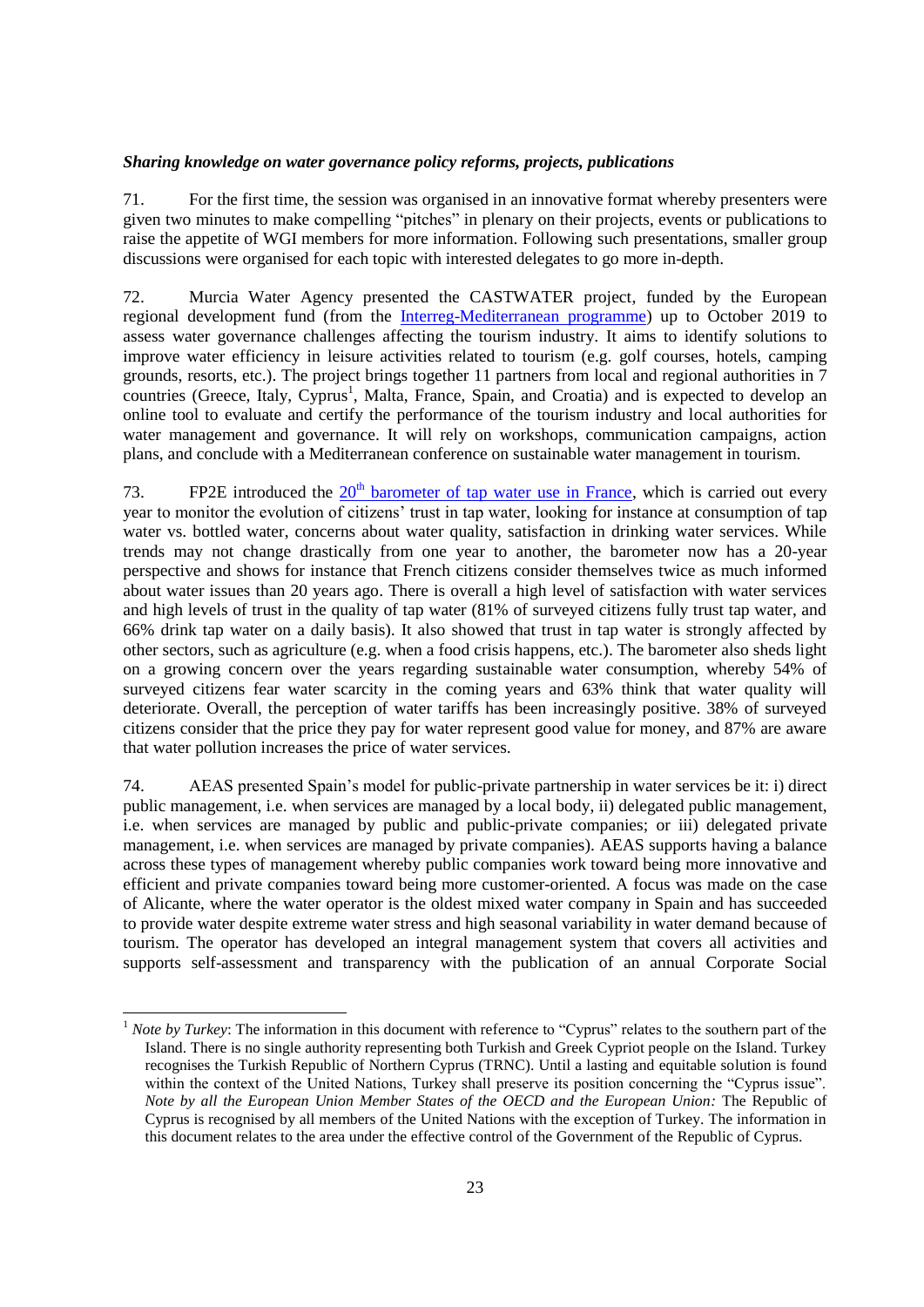Responsibility Report. It also carried out a pilot audit under [AquaRating](http://www.aquarating.org/en/) and ran several awareness campaigns on responsible water use.

75. The IWRA will hold its  $16<sup>th</sup>$  [World Water Congress](http://worldwatercongress.com/) in Cancun from 29 May to 2 June 2017 under the theme "Bridging Science and Policy" and will put a high premium on governance with 12 dedicated sessions. The WGI will host a special session on the special issue of *Water International* where authors will discuss the key messages from their papers. In all, 50 special sessions and 10 side events will be organised, and 250 posters will be prepared based on abstracts received. WGI members were invited to participate in the event and interact with policy makers and academics. The Congress is expected to be a milestone in the year leading to the  $8<sup>th</sup>$  World Water Forum.

76. WAREG shared key messages from its study on water affordability. First, affordability issues are most often addressed through water-specific norms, such as national, regional and local water and sanitation laws, which occasionally also cover other public services. In most cases, these affordability norms help ease the payments of water bills for the entire population, not only the poor. At times, these norms focus on specific groups (e.g. the poor, the disabled, the elders, etc.). Also, affordability norms are equally issued at central level and at local level and can sometimes co-exist at more than one level (i.e. national and municipal). Typically, affordability norms establish regulators to enforce the rules and /or laws, with little discretional powers. In most cases, the main criterion adopted for defining affordability is related to income. Other criteria include health or age. Finally, in twothirds of the countries assessed, costs associated with policies and actions to address affordability issues are recovered through tariffs and in case of non-payment of bills, water supply to consumers may be partially or completely curtailed. Sometimes, such curtailment may be denied when consumers is eligible to social support.

## <span id="page-23-0"></span>*Working Groups' break-out discussion*

77. Following plenary discussions on indicators and best practices on day 1, members gathered in parallel breakout groups (1h30 each) facilitated by their respective coordinators to follow-up on the outcomes of plenary discussions addressing in particular two questions i) how to streamline and pilottest the draft indicators; and ii) how to finalise the template to collect practices and get organised for peer-reviewing practices.

#### <span id="page-23-1"></span>*Report Back to Plenary –insights from discussions on best practices*

78. The session was moderated by SIWI, Suez, WIN and OECD. The importance of fitting the content and functionalities of database to users' expectations was recalled as well as the need for analysing and screening practices on a regular basis to keep the database relevant (e.g. every 3 years); and for striking a balance between developing and developed countries with different levels of capacities and expectations.

79. Participants discussed the call for collecting practices and concurred that it should be both wide and targeted: on the first hand, all WGI members should encourage their constituents and networks to share a practice to ensure that cases collected cover different sectors, take place at different levels of government and address a broad range of issues. On the other hand, specific categories of actors could be invited to provide practices.

80. Possible quality criteria against which practices could be reviewed were then discussed. Suggestions include i) relevance of the practices in light of the Principles; ii) potential for replicability; iii) sustainability of the practice over time ; iv) whether there is a story to tell; v) whether there is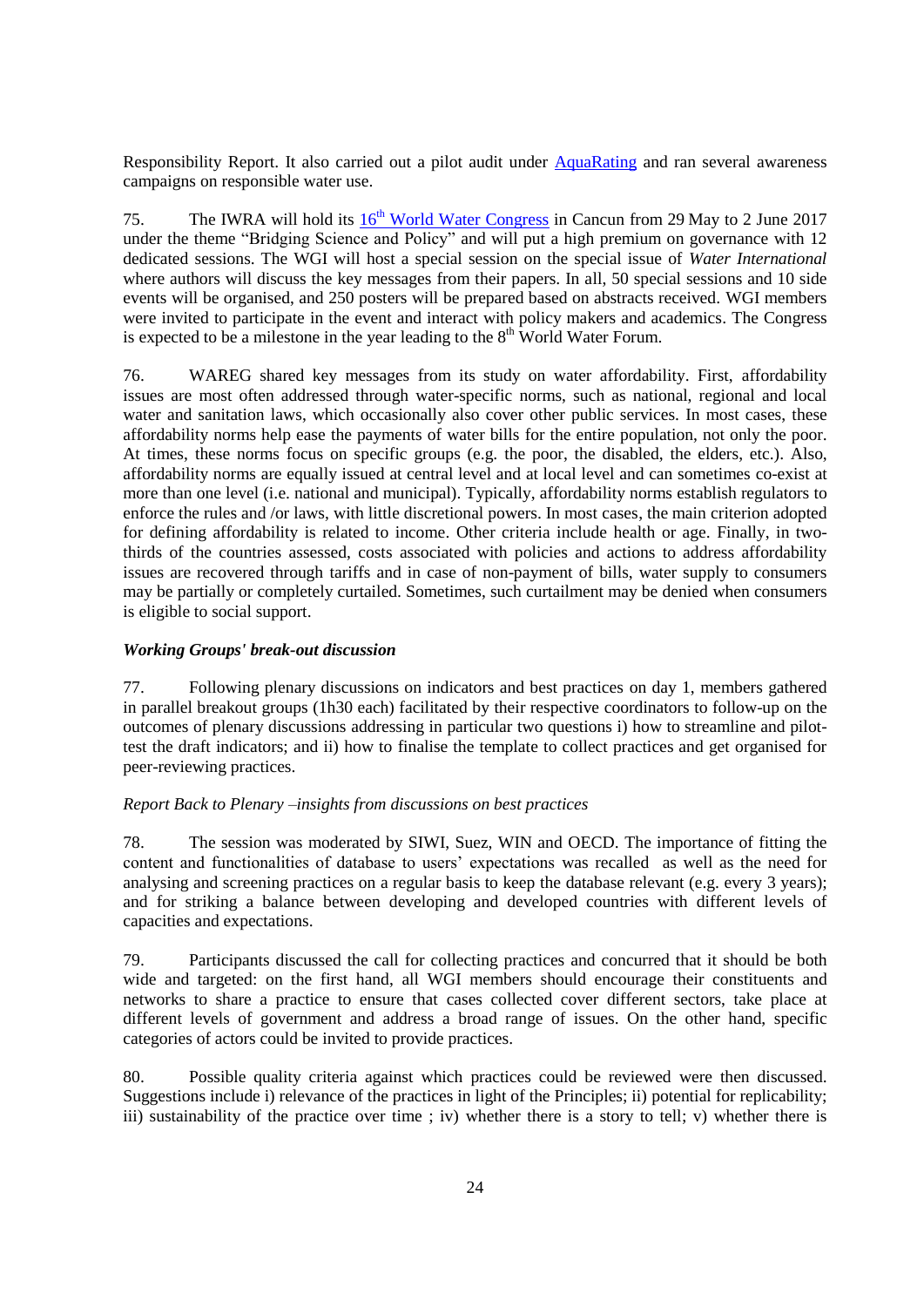evidence that the practice was successful and added value; and vi) whether the practice fits the template.

81. Lastly, participants suggested that the peer-review process be two-tier: a first level would aim to check whether the template is well filled-in, whether sources of information are reliable, whether the practices focuses on water governance dimensions, and not water management at large, etc. A second level would rely on specific focus groups to dig deeper in the practices, identify gaps, liaise with practice providers if needed, and ultimately validate (or not) practices for the database. Such focus groups would be organised around the three clusters of the Principles or governance topics, and be composed of WGI members with expertise on these themes. It was also suggested that focus groups could liaise with stakeholders involved in the practice, other than the practice provider, to have their opinion and a reality check. These focus groups would act as communities of practitioners working on specific water governance dimensions. An effective way to review practices could also be by making the most of events, projects or programmes as platforms to discuss cases. Above all, it was agreed that the peer-review should not focus too much on details, which can become burdensome, but ensure that each practice has an interesting story to tell.

82. Next steps will include the preparation of a methodological note on the peer-review process, building on the quality criteria suggested. The call for practices will be launched in March 2017 and a webinar will be organised in May 2017 to draw up cross-cutting and overarching messages from the first batch of practices collected.

## <span id="page-24-0"></span>*Report Back to Plenary –insights from discussions on indicators*

83. The session was moderated by OECD, ASTEE, INBO and Transparency International. The discussion helped dig deeper on some comments received in the plenary of day 1, and build consensus on the approach (what the indicators aim to do, and what they are not seeking to do) and converge in terms of the ways forward to streamline and pilot-test the indicators.

84. It was agreed that the indicators should be reshuffled and streamlined to be more pragmatic, less burdensome, clearly framed as one of the many tools of the "assessment chain", and geared towards clear assessment criteria, which may not always correspond to a one-to-one measurement of the 12 OECD Principles. While the Secretariat can certainly give a first try at reducing the overall number and reorganising the framework, it was recalled that the inclusiveness of the process is important to keep all stakeholders on board, especially those who contributed with 60+ suggestions to the current framework. Therefore, the pilot testing will be essential to provide an objective reality check and guidance to further streamline as appropriate.

85. It was also suggested to better distinguish the objective and contributions of each level proposed. For instance, it was agreed that Level 1 indicators as currently framed are more "descriptors" than indicators per se, and should be transformed into a traffic light system, taking into account a scale based on 4 levels of assessment (rather than 3) and adding the "not applicable" option . Some delegates enquired about the value added of level 2 indicators, arguing progress can be measured over time with level 1 indicators, which recalls the importance of clearly spelling out what each level does or cannot do. Typically, further efforts will be needed to better correlate level 1 and level 2 indicators, the latter providing the measurement degree of the former. The presence of this direct connection between level 1 and 2 indicators can be used to streamline the number of indicators, by taking primarily into account those that match both levels). Valuable suggestions were provided as source of inspiration such as the methodological guide of the Water Stewardship Golden Standards. Some delegates advised to resort to multivariate analyses and external expert judgement as appropriate.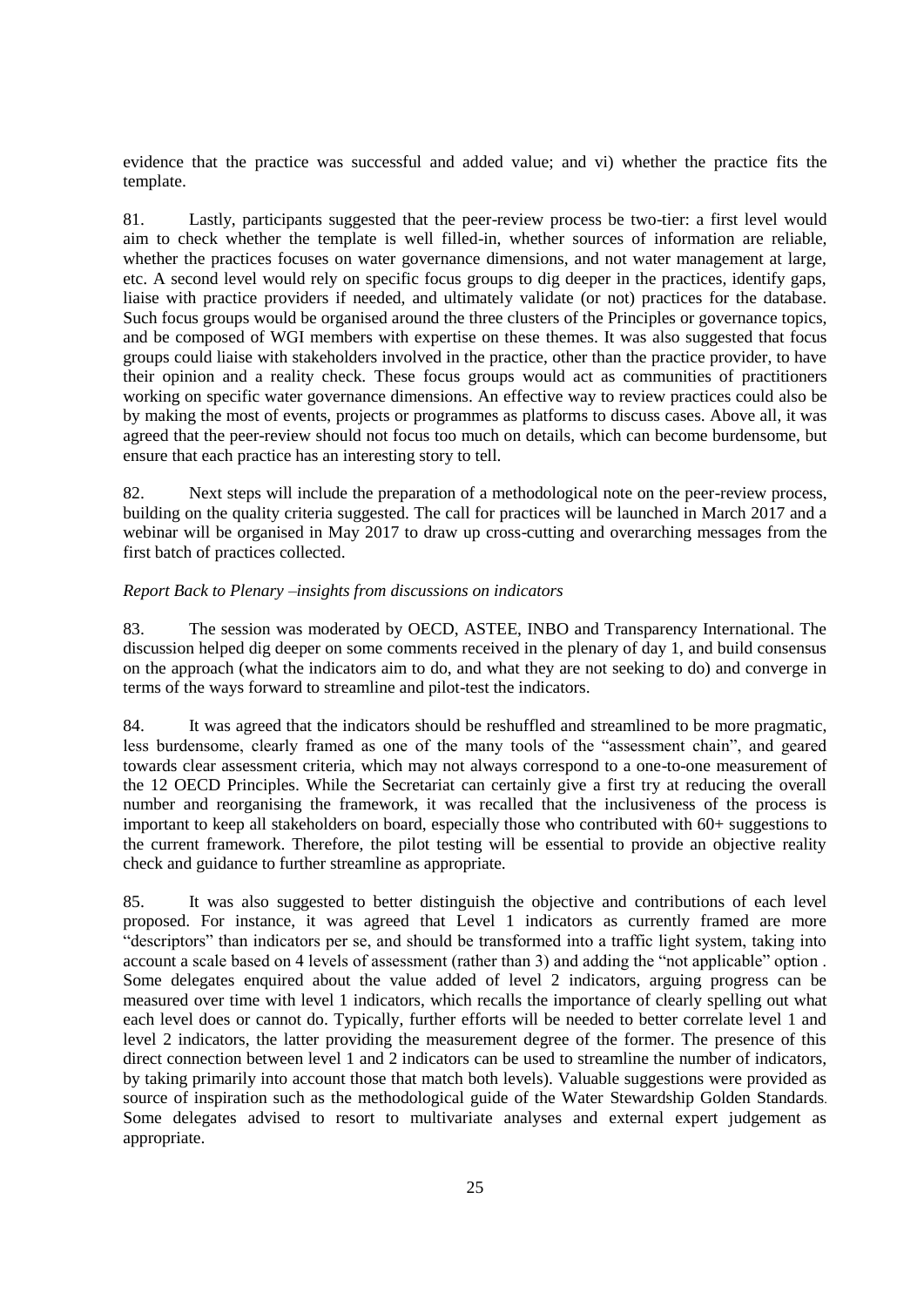86. Delegates also discussed and provided guidance on the pilot testing of indicators and the need for a robust methodology and guidance for end users. It was advised to prepare guiding questions to mentor pilot-testers, and to organise the pilot-test by scale (national, basin, local) rather than by category of stakeholders in order to have a multi-actor perspective on the indicators at a given scale. It was advised to provide mentoring for volunteers of the pilot testing, in order to allow interaction between the volunteers and the Working Group coordinators. From the perspective of a pilot tester, it will be advisable to coordinate with several stakeholders within a country, basin or cities, since information could be available from different sources. Participants questioned whether pilot-testers should cover all indicators or focus on the indicators for the Principle(s) they are most interested in.

87. A webinar will be organised in May 2017 to discuss the results of the pilot test. The revised indicator framework will be subject to a  $2<sup>nd</sup>$  multi-stakeholder consultation at the 9<sup>th</sup> WGI Meeting on 3-4 July 2017. Once it is completed, the institutions that will have participated in the pilot-testing will be invited to supply the data available for the indicators. It will be important to create incentives and a positive narrative to encourage volunteers (e.g. indicators as a tool to self-assess water governance, to dialogue, or to contribute to monitoring the SDG, etc.). An *OECD Water Governance at a Glance* report, to be released at the  $8<sup>th</sup>$  World Water Forum, will disclose the indicator framework, the outcomes of the pilot-test, and case-studies based on data collected. Cross-cutting lessons from practices collected and prominent examples from the database will also feature in the publication.

## <span id="page-25-0"></span>*Closing remarks & Next Steps*

88. Morocco warmly thanked delegates for coming to Rabat and taking part in fascinating discussions that have boosted Moroccan authorities to keep improving water governance in the country. Morocco is dedicated to implement the OECD Principles on Water Governance and to assess its performance thanks to the activities of the WGI.

89. The OECD Secretariat closed the meeting by thanking the Delegated Ministry in charge of water of Morocco for its outstanding hosting of the  $8<sup>th</sup>$  WGI meeting, and very high commitment to raise the profile of water in the Global Agenda. WGI delegates were also thanked for an excellent meeting, with very constructive feedback and guidance to move forward the activities on indicators and best practices. It was confirmed that the  $9<sup>th</sup>$  meeting of the WGI will be held on 3-4 July 2017 at OECD Headquarters in Paris and that the 10<sup>th</sup> meeting will be hosted by the Vienna City Council on 20-21 November 2017 in Austria.